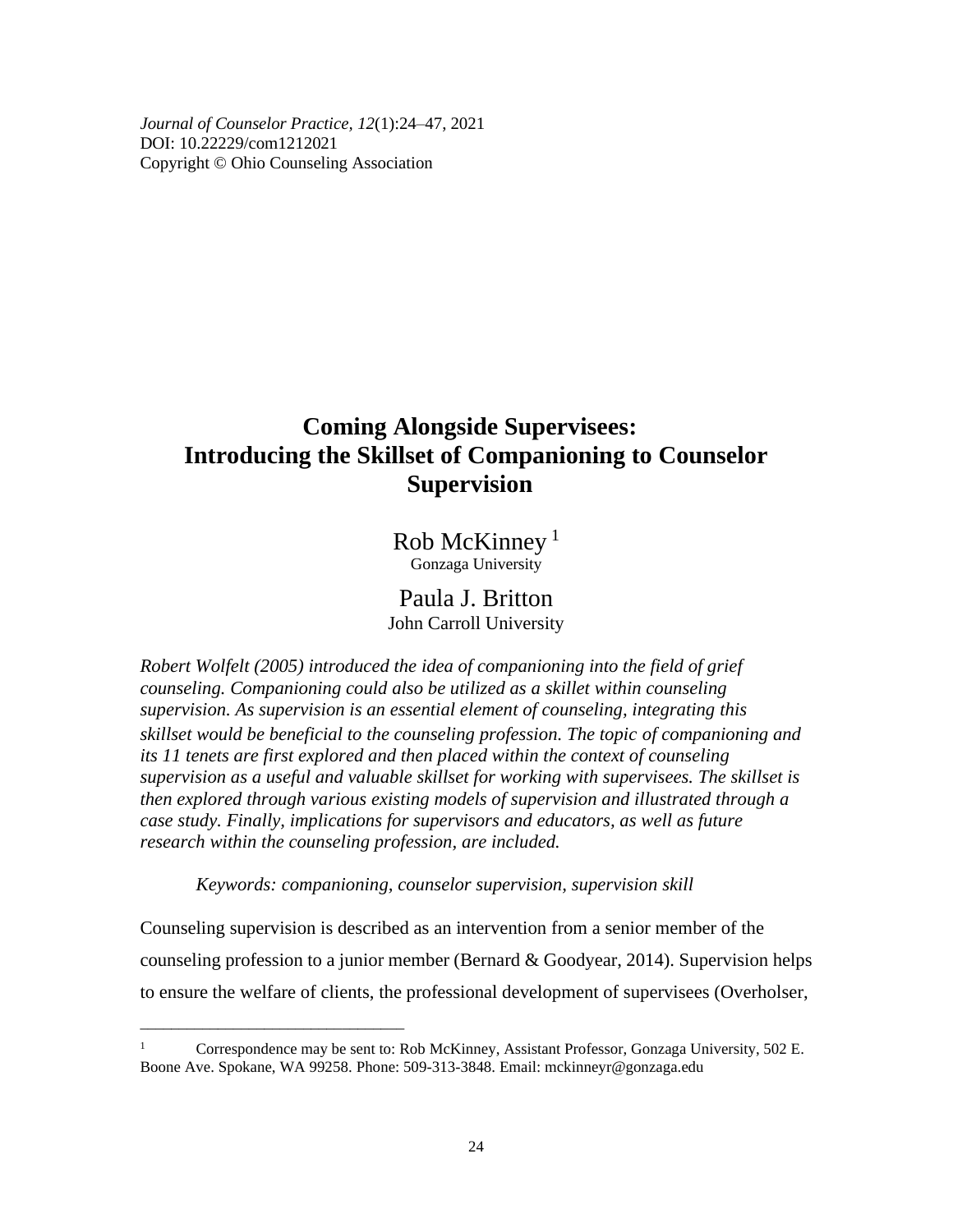2004), and it can be delivered through various modalities (Anderson, 2002; Bernard, 1997; MacKay & Brown, 2014; Rønnestad & Skovholt, 2003). Many techniques and skills have been developed which could be embedded within established supervision models (Carlson & Erickson, 2001; Gingerich & Eisengart, 2000; Shurts, 2015). Yet, other skills could be created and utilized to increase the effectiveness of supervision. Robert Wolfelt's (2005) concept of companioning, an idea found in grief counseling and innovatively applied here for the first time to supervision, can offer supervisors a distinctive skillset to engage in during supervision to effectively work with supervisees in a relationally-based way. Therefore, the purpose of this article was to introduce the companioning skillset, to examine companioning through other relevant supervision models, to illuminate the benefits of companioning through a case study, and to discuss implications for professional supervisors, counselor educators, and researchers.

## **Companioning**

Originating from Wolfelt's (2005) work in grief counseling, this practice can be etymologically understood by examining the root meaning of the word "companioning." Wolfelt noted that companioning's Latin roots are derived from *com* meaning "with" and *pan* meaning "bread," so companioning can be equated to the idea of "sitting at a table together, being present to one another, sharing, communing, abiding the fellowship of hospitality" (p. 17). Companioning, therefore, invites professionals to be with clients in a way that is not about assessing and rapidly resolving presenting concerns, but it means to sit with clients in their grief.

While this idea may appear rather simple, companioning is a multifaceted skillset through its 11 tenets. Wolfelt (2005) elucidated that to companion is to be presentoriented and not to be focused on past or future occurrences. Therefore, the skillset of companioning has one focus: this moment. Companioning involves coming alongside another individual and, without taking responsibility to help, lead, or give expert advice, adopting a stance of curiosity. This skillset emphasizes that instead of telling others what to do or what needs done, one asks questions, inquires, and works with others to derive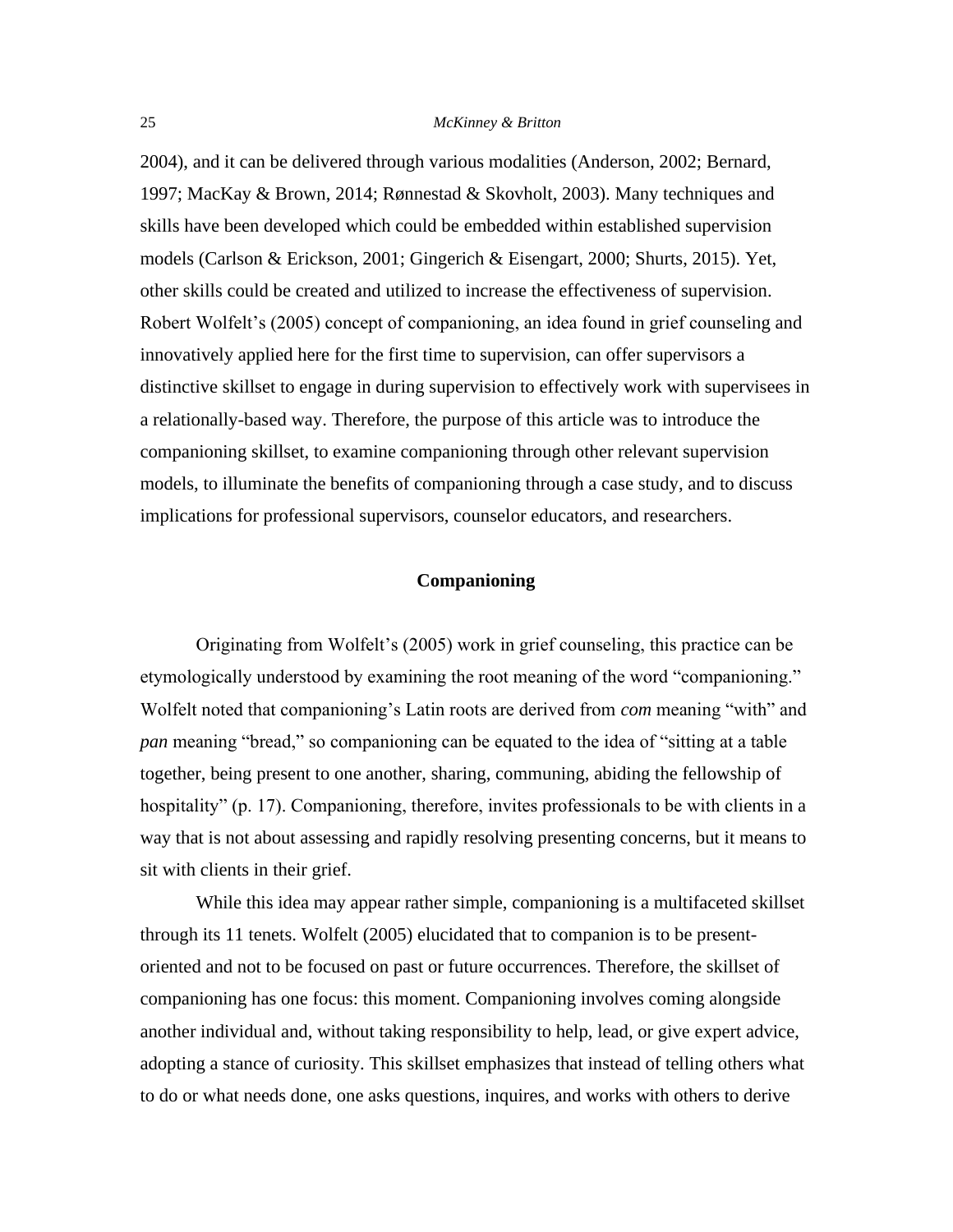possibilities. As individuals companion, they can acknowledge that remaining in one place, or on one topic, and not progressing is a possibility. To companion also means to honor the spirit of the individual, to acknowledge the individual's struggles without judging, and to respect the possible disorder or confusion of the individual's situation. This struggle and disorder can bring about emotional difficulty, and Wolfelt noted that one must be comfortable in silence and be able to utilize it through companioning. Furthermore, not only does the action of companioning clarify a focus for the other individual, but those who utilize companioning should be mindful of their own emotions and seek to adopt a learning stance. Collectively, these 11 tenets are summarized in table 1 and summarize Wolfelt's relationally-based companioning skillset.

# **Table 1**

# *Eleven Tenets of Companioning*

Respect disorder or confusion Be present Not lead, but work alongside Not judge others, but acknowledge their struggle Be alongside the individual without thinking you are responsible for finding a way to help Be mindful of one's own emotions Be comfortable in silence Not feel the need to progress, but be comfortable remaining in one place Learn from others Be curious rather than act as an expert Honor the individual's spirit

# **Companioning in Supervision**

Applying the concept of companioning to counselor supervision would be a unique approach that brings together many important supervision skills and benefits supervisors. This skillset is counter to some supervisors who operate as if they are in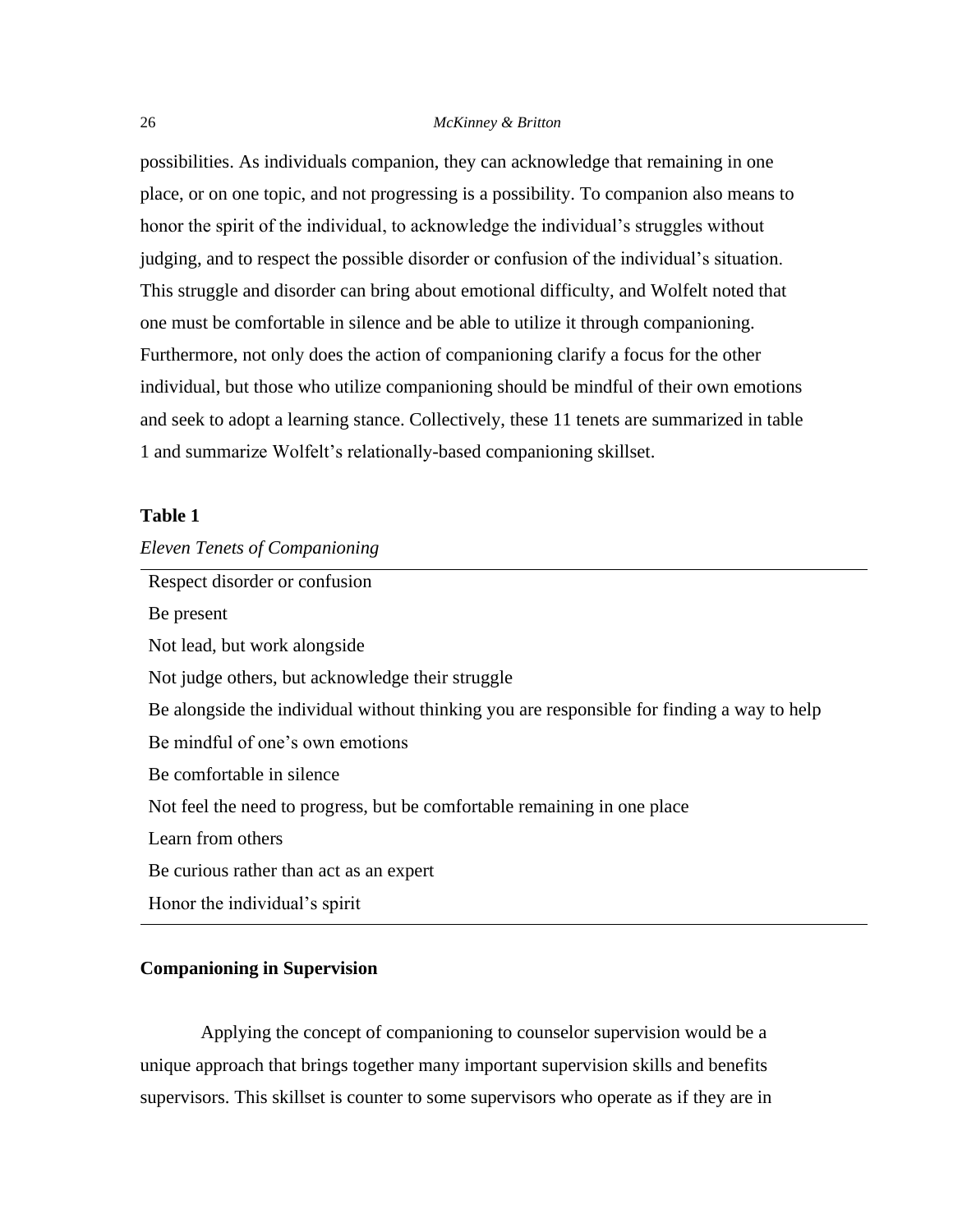front of their supervisees leading them or behind their supervisees propelling them towards growth. Still other supervisors take a "hands-off" approach, while others micromanage (Iedema et al., 2010). Supervisors who employ companioning seek to meet supervisees where they are at, come alongside them, and accompany them through growing moments in their clinical experiences. Supervisors can intentionally offer supervisees a safe place where they can authentically share these professional concerns (Christensen & Kline, 2001). Wolfelt (2005) noted that companioning is "not about assessing, analyzing, fixing or resolving" another individual's concerns, but it is "about being totally present" for that individual (p. 17). Therefore, instead of being distracted or rushing to fix the problem as a supervisee presents a concern (Enyedy et al., 2003), a supervisor strives to be present-oriented, to listen in a non-judgmental way, to honor the individual supervisee, and to be comfortable when silence enters the supervision space. The supervisor inwardly self-reflects on the supervision topic, does not rush, and allows for a spirit of curiosity. As a result of companioning, supervisees can come to their own resolution of concerns, gain a sense of mastery in counseling, feel empowered, and grow through the supervision experience. These elements, such as empowerment (Cook et al., 2018), are vitally important.

The application of companioning skills would also benefit supervisees. Supervisees encounter many concerns in their counseling work (Barnett & Molzon, 2014), such as boundary issues (Scarborough et al., 2006), the reception of feedback (Hoffman et al., 2005), confidentiality (Pope & Vetter, 1992), and anxiety related to competency (Harvey & Struzziero, 2008), among others. Rønnestad and Skovholt (2003) showcased that supervisees face professional challenges not only as novice counselors, but also as they develop throughout their counseling career. As supervisees experience the companioning skillset in supervision, they could then have a type of supervision that would work for them, provide a space to share possible concerns without fear of judgement, and be able to work through professional concerns they are experiencing with clients.

Furthermore, the companioning skillset could benefit the supervisor-supervisee relationship. An additional challenge to those listed above is experienced in supervision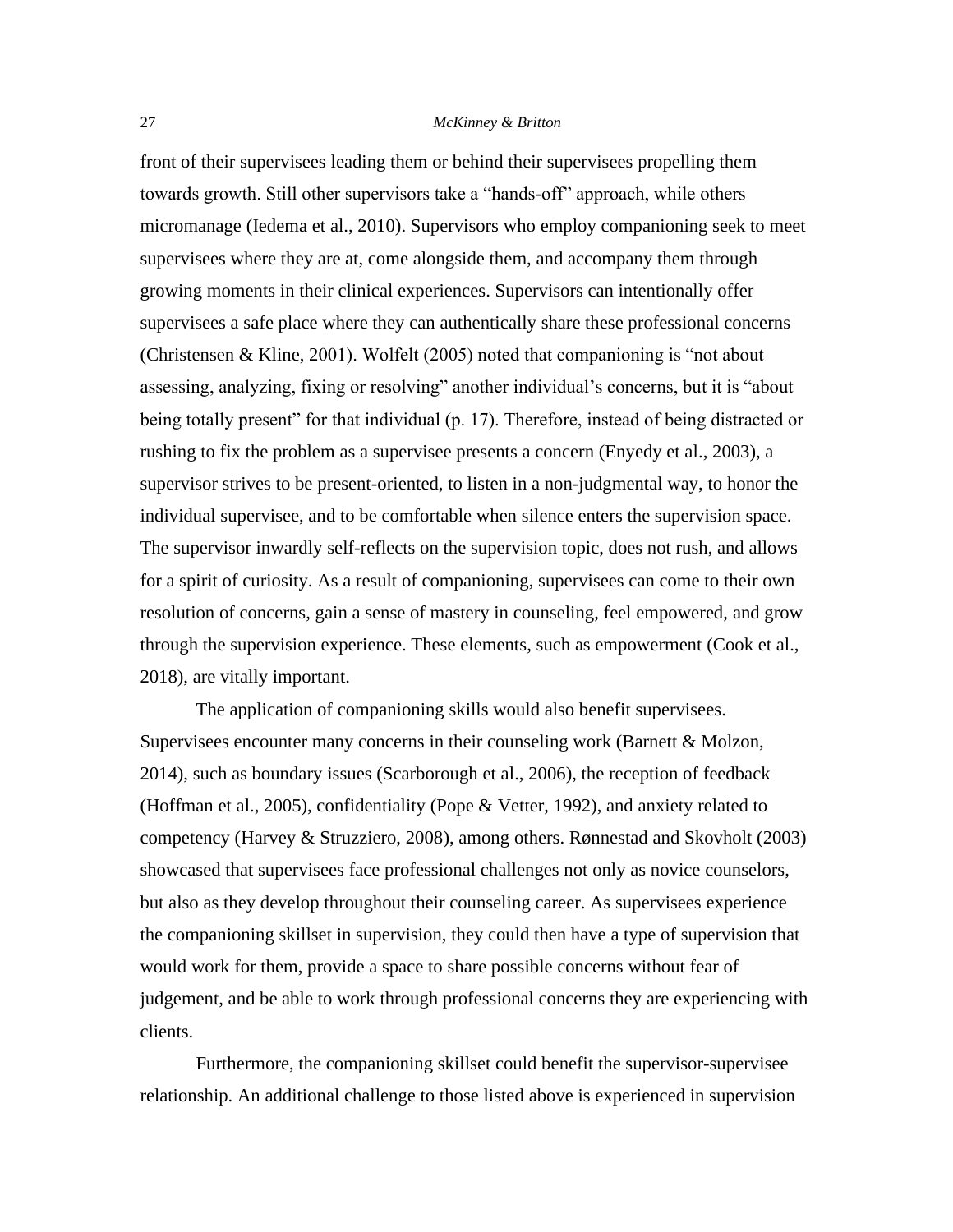when supervisees present with resistance (Liddle, 1986; Masters, 1992). Resistant behaviors may include seeking answers excessively from the supervisor, avoiding talk related to counseling skills, appearing overly fragile to avoid talking about issues, seeming helpless, blaming concerns on external factors (Bauman, 1972), engaging in power struggles with supervisors, missing supervision sessions consistently, and being noncompliant with tasks (Bernard & Goodyear, 2014). This set of skills can be utilized in supervision to help overcome such resistance and guide the supervision process towards a positive outcome. For instance, instead of meeting the resistance of the supervisee headon, as some supervisors attempt (Grant & Schofield, 2012), a supervisor using companioning would adopt a non-judgmental stance, remain in the resistance with the supervisee to work through it, respect the disorder that resistance can bring, and treat it as a professional learning moment. Working through this resistance can be difficult and vulnerable for both supervisor and supervisee. Johnson (2007) wrote that, "transformational supervisors see themselves as deliberately partnering with supervisees to shepherd them safely through the vulnerable transitions and hurdles characteristic of practical training" (pp. 262-263). Companioning offers supervisors invaluable skills to help work through transitions and to successfully overcome resistance when it occurs.

Finally, there are further benefits related to companioning that pertain to the larger aspect of counseling. Supervisors utilizing companioning have the opportunity to model this skillset for supervisees. Supervisees can experience first-hand how helpful it is to have a supervisor work alongside them, as opposed to telling them what is to be done or not to be done. These supervisees then have a model of companioning, experience what it looks and feels like to companion, can identify benefits of companioning, and can enact this skillset with clients. Companioning then becomes not just skills that are additive to the supervision relationship, but can be transformational to the counselorclient relationship. Supervisees who have seen these skills collectively modeled by supervisors and who have implemented them in session may experience an increase in competency, which may continue to develop their professional identity (Goltz & Smith, 2014). Although not appropriate in all supervisory contexts and counseling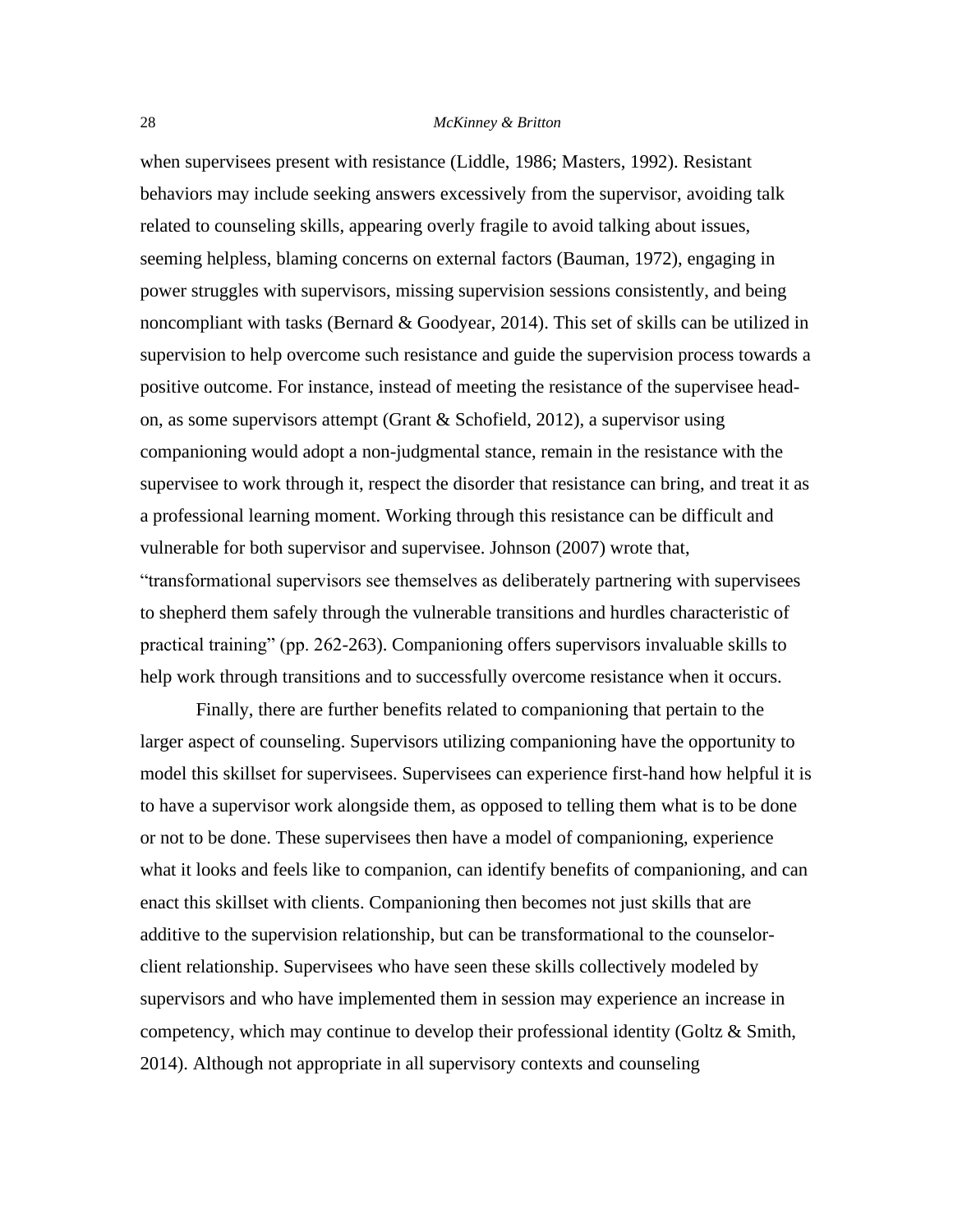circumstances, some supervisees and supervisors would greatly benefit from the many attributes of companioning.

## **Companioning Related to Other Supervision Models**

The skillset of companioning can be easily integrated into various approaches of supervision. Companioning would be a great addition to some forms of supervision, as some of these skills are not found in all approaches and models of supervision (Berger et al., 2003; Martin & Cannon, 2010; Nauert, 2000). In fact, some approaches run counter to the tenets of companioning. For instance, supervisors using medical-models of supervision emphasize that supervisees assess, diagnose, and treat concerns in a way that evaluates symptomology, compartmentalizes complex conditions with prescriptive clinical labels, and indicates there is one right way to corrective treatment (Nauert, 2000). Managed-care supervision prioritizes productivity, paperwork, and short-term treatment (Peake et al., 2002) as supervisors help supervisees efficiently assess and treat a client's concerns with the least number of sessions possible (Berger et al., 2003). Companioning skills are removed from these approaches. It would behoove supervisors using these models to consider integrating companioning to allow for more collaboration, selfawareness, and expertise from the supervisee.

Beyond the above approaches, the companioning skillset could be added to other well-known models of supervision. The discrimination model of supervision was conceptualized as an atheoretical framework to aid new counseling supervisors in organizing supervision sessions around three foci (i.e., intervention, conceptualization, and personalization) and three supervisory roles (i.e., teacher, counselor, and consultant; Bernard & Goodyear, 2014). Besides this model, the integrated developmental model (IDM) enables supervisors to view supervisees within one of four developmental levels ranging from supervisees with limited counseling experience to supervisees who have personalized their counseling skills across various domains (Stoltenberg & McNeill, 1997). Companioning could be an additive skillset within both models. If a supervisor using the discrimination model is teaching an intervention that a supervisee is struggling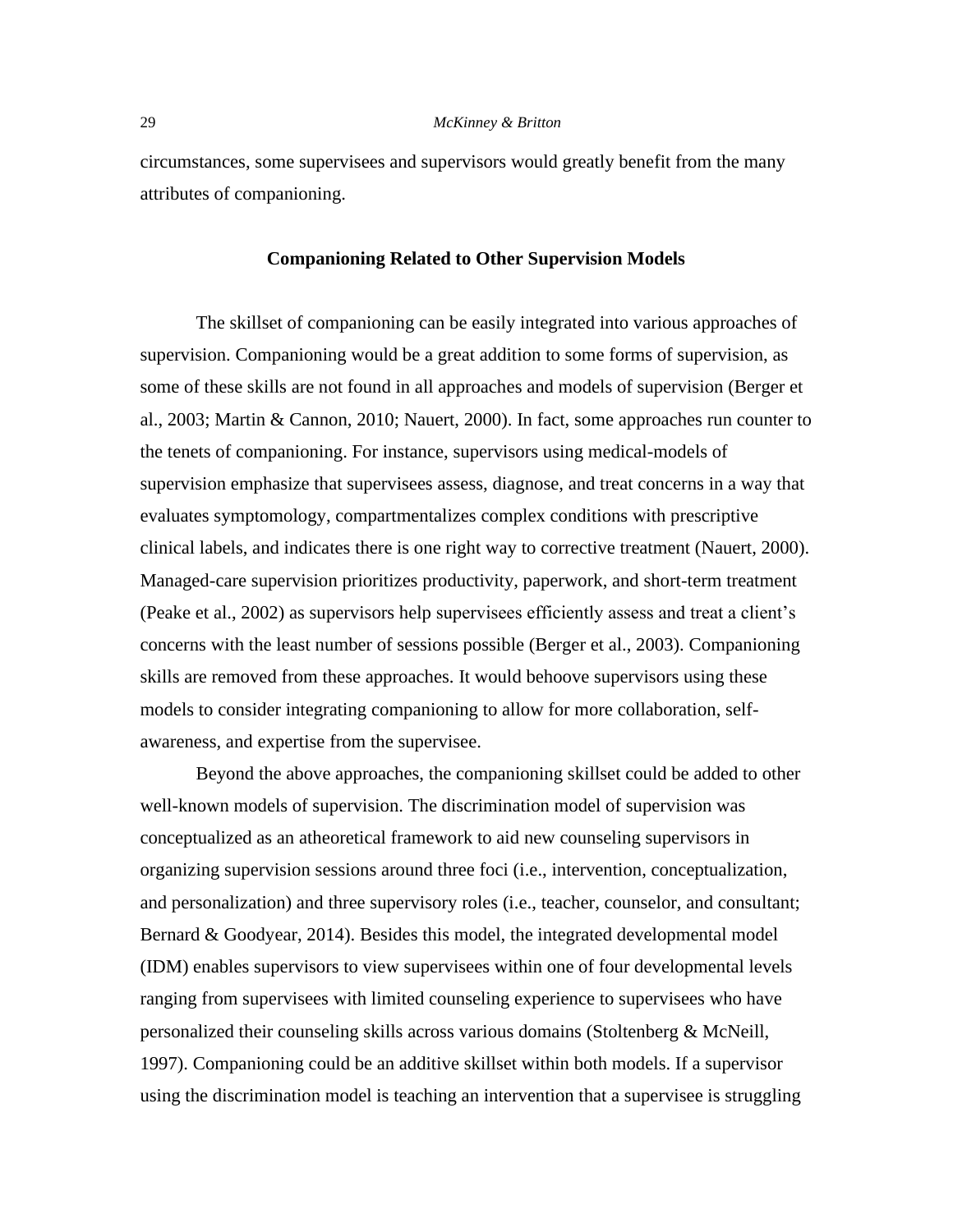to utilize in session, companioning would allow the supervisor to respect possible confusion, bear witness to the learning struggle, and work with the supervisee as he or she learns. As a supervisor operates from the IDM to examine critically the growth of the supervisee within each of the domain areas, a supervisor may have the tendency to rush a conversation, lead the supervisee along, be future-oriented towards new goals, or focus on expertise. The additive skill of companioning would allow a space for the supervisor using this model to be present within the supervision session, work alongside the supervisee in skill-acquisition, and express curiosity on how the process is going. Therefore, these well-known models of supervision are not replaced, but enriched through companioning skills.

## **Relational Models of Supervision**

 Other supervision models align closely, but not fully, to the skillset of companioning. Narrative supervision, extending from narrative counseling, allows a counselor to uncover a client's narrative story and assist in restorying the life narrative (White & Epston, 1990). In supervision, narrative work emphasizes supervisees' stories about themselves as counselors (MacKay & Brown, 2014), how they formulate the story of the client, and the collaboration that exists between supervisees and supervisor (Bob, 1999; Rousmaniere & Ellis, 2013). This work is accomplished through a variety of techniques, including honoring the supervisee's own personal experiences, reremembering practices, and developing professional communities where the supervisee can share experiences (Shurts, 2015). Companioning skills align with narrative supervision through Wolfelt's (2005) emphasis on coming alongside the individual and being collaborative, rather than being hierarchical. Other tenets of companioning, such as honoring the individual, learning from others, not taking on the responsibility for finding answers, and being curious rather than an expert are all seen in narrative supervision (Neuger, 2015). Yet, companioning could still be an additive element to narrative supervision. Through adopting the skills of companioning, narrative supervisors would be reminded not to rush to re-storying supervisees' situations and to be comfortable not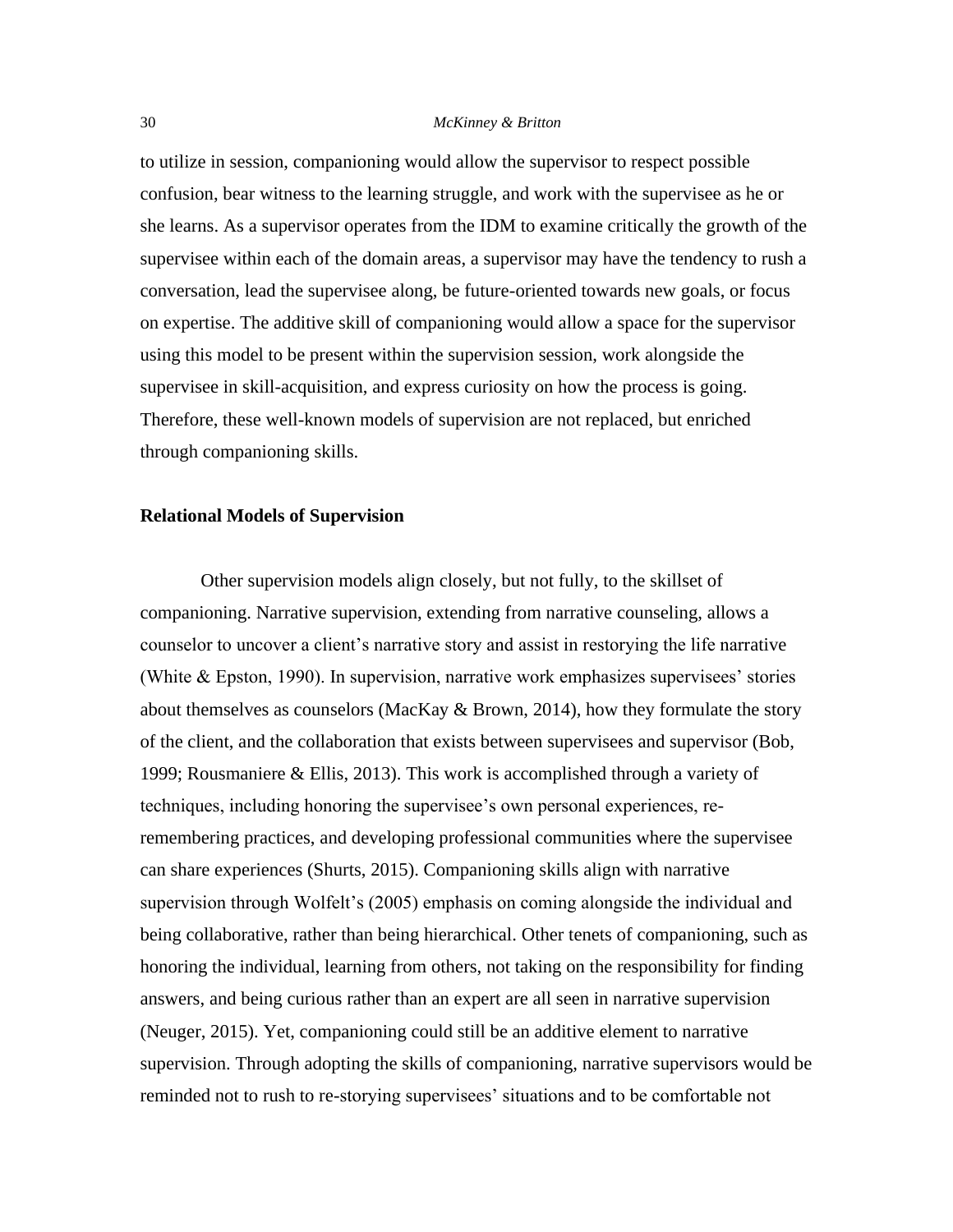progressing. Supervisors can also utilize companioning as a reminder that disorder and confusion are sometimes a part of stories and they can acknowledge this fact with supervisees without judgement. Furthermore, during difficult parts of narratives, supervisors can utilize companioning to remain silent and be present alongside supervisees.

 Another similar approach to companioning is feminist supervision, or the application of feminist theory to the structure and process of supervision (Degges-White et al., 2013). Although Fickling and Tangen (2017) noted a lack of consensus on the approach of feminist supervision, other researchers identified the collaborative relationship between supervisor and supervisee, empowerment of the supervisee, the supervisor's adoption of a non-expert stance, social justice and advocacy, and a strengthbased approached as hallmarks of feminist supervision (Degges-White et al., 2013; Mangione et al., 2011; Nelson et al., 2006). This model aligns with the skills of companioning through its supervisor-supervisee collaboration, lack of judgment between the two professionals, acknowledgement of struggles, learning from others, and sense of curiosity. Yet, feminist supervision could also be strengthened by adding additional companioning skills. Companioning's tenets of respecting disorder and confusion, not feeling the need to progress in action, and being comfortable in silence would enhance supervision offered by feminist supervisors. Instead of trying to quickly fix social concerns impacting the work of the supervisee, supervisors enacting companioning may see a benefit in silently sitting in possible disorder, not feeling the need to work through it quickly, and merely being with the supervisee. These actions could have great positive effects for the supervisor-supervisee relationship.

Beyond narrative and feminist supervisors, the work of collaborative supervisors also has connection to the skills of companioning. Anderson (2002) described a collaborative supervision philosophy as "supervisees and supervisors developing relationships that invite jointly creating knowledge" (p. 1). Through this creation of knowledge, there is collaborative conversation between supervisors and supervisees, the hierarchical relationship is deemphasized, and supervisor and supervisee are both learner and teacher (Aducci & Baptist, 2011; Anderson, 2002; MacKay & Brown, 2013). The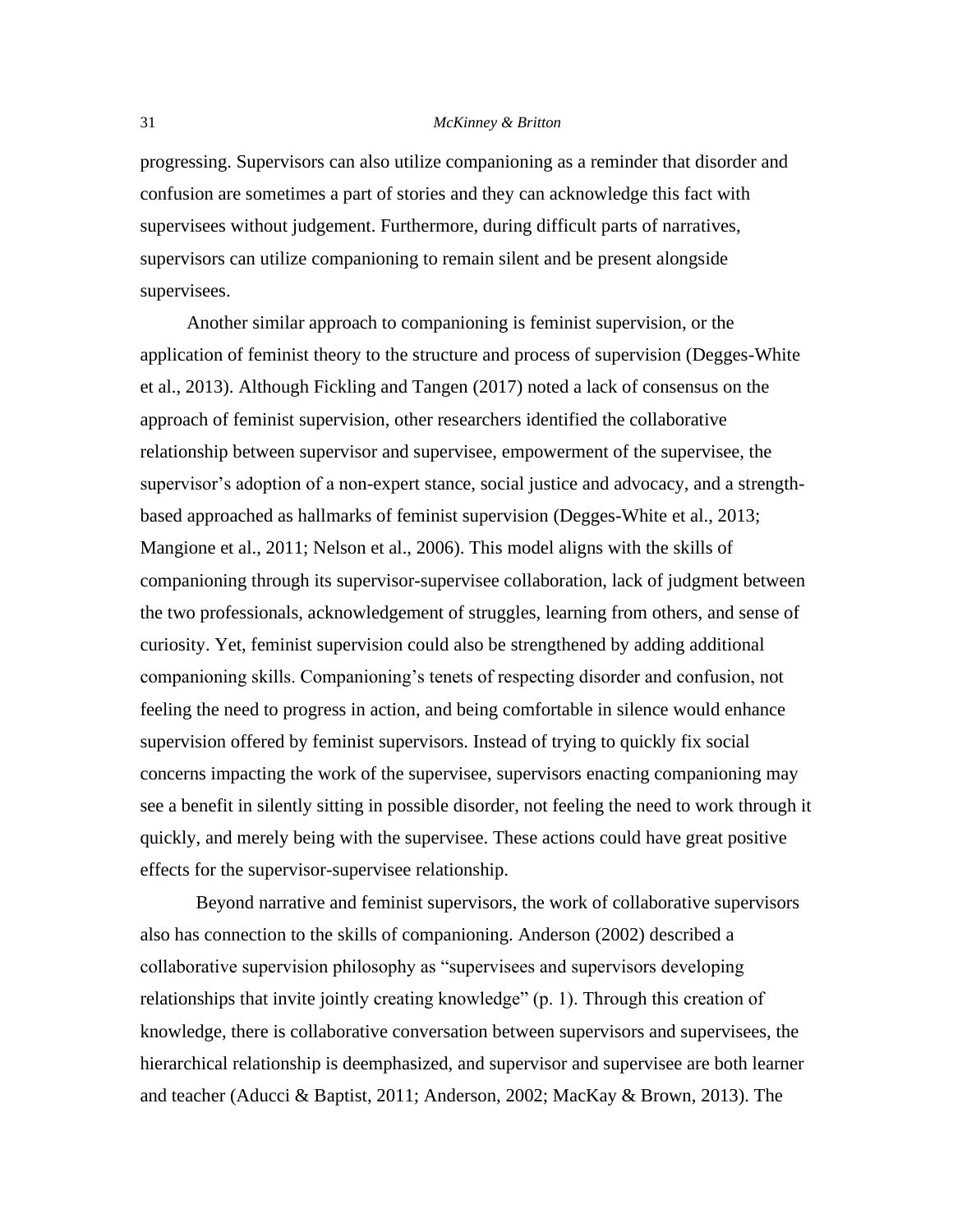nature of collaborative supervision produces an environment where supervisee and supervisor respect and value what they each bring to the professional relationship (Aducci & Baptist, 2011). Like other models, collaborative supervision aligns with some skills of companioning (e.g., collaborative, honoring of the individual, learning from others, etc.), but can also be strengthened through the application of other companioning skills. Supervisors would be reminded through the skills of companioning that they should be mindful of their own emotions, are not responsible for finding ways to help, and can be comfortable remaining in one place without progress being witnessed in supervision. As with narrative and feminist approaches to supervision, companioning does not take the place of collaborative supervision, but adds additional skills that strengthens what is already developed. As no model fully embraces the all tenets found in companioning, this skillset is a much-needed addition to current forms of supervision.

## **A Companioning Case Study**

A case study may be one of the best ways to view the significance of companioning and illustrate the application of its skills in supervision. This relevancy is important considering the various models of supervision that implement similar skills to companioning (Aducci & Baptist, 2011; Degges-White et al., 2013). Furthermore, this case study illustrates how the skills of companioning fit into the overall process of supervision and how they can enhance the supervisor-supervisee relationship.

## **Case Study**

Claire is a counselor who just saw a new client, Martina. Martina is a 65-year-old Caucasian female who came to counseling presenting with concerns because her husband is dying from cancer. The client has been married to her husband for 42 years and reported feeling very afraid and worried. She stated to Claire, "The doctors told me that he only has a few more months, and I just don't know what I'm going to do without him. I'm going to be so alone!" Claire is also a female in her mid-60s and this client's presenting concern triggered Claire's long-held fear of being alone. As the session progressed and Martina told more of her story, Claire's feelings of fear related to being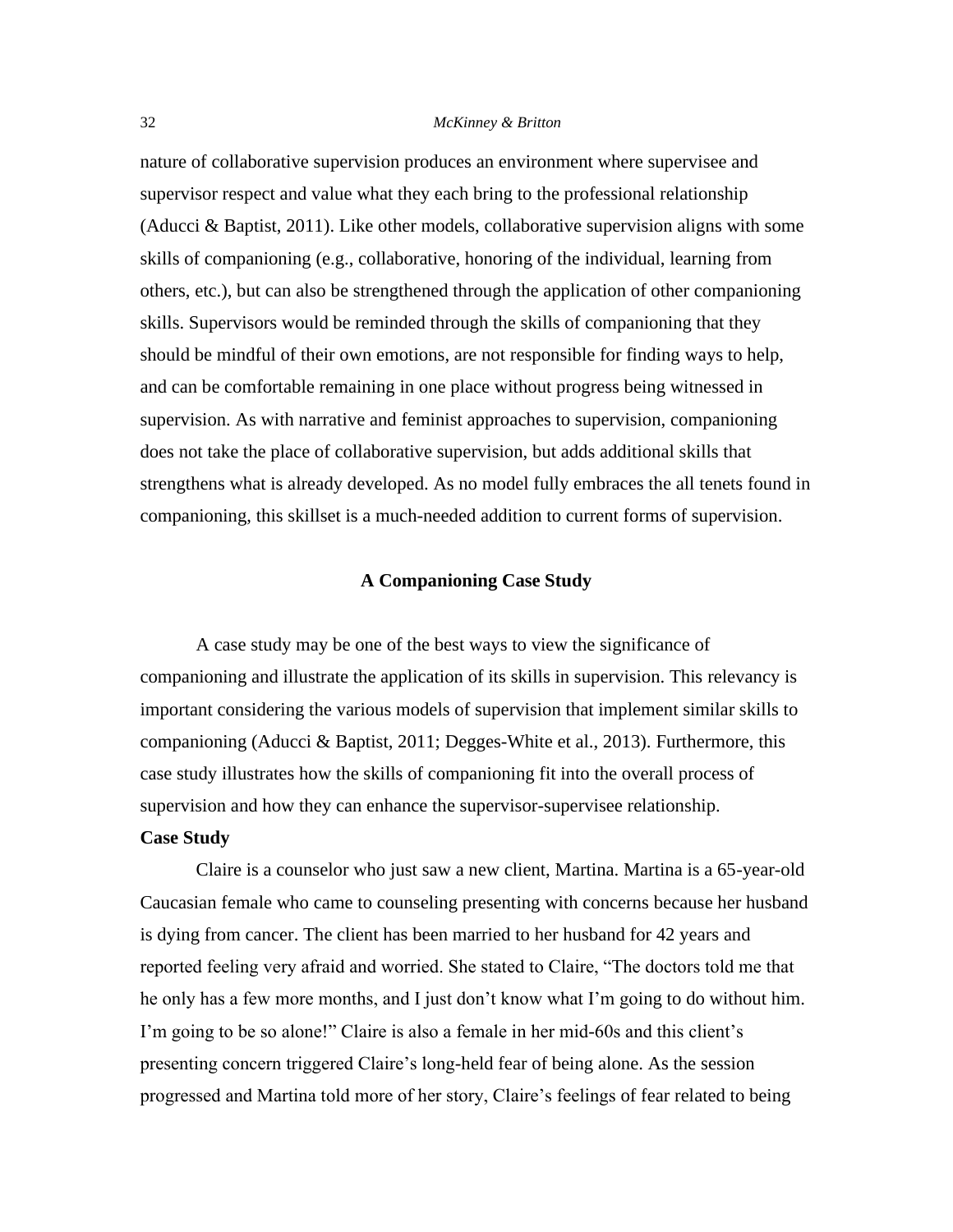alone increased. The session concluded, and Claire was left with the feeling that she was ineffective in the session due to her own feelings of fear.

Claire scheduled an immediate session with her supervisor and replayed the session with attention paid to her own increasing emotional struggle during the session. As she identified so much with the client, she was aware of feeling hopelessness. She concluded her review with the statement, "I don't know what to say or what to do in session to help this client. I think whatever it is, I might need the same help."

The supervisor, Curtis, decides to rely on companioning skills to assist Claire in supervision. After hearing about the counseling session, he states, "This case is really difficult for you to sit with, as it seems to mirror some of your own fears. I can tell how much you care for this client and are worried about this situation." He gives Claire an opportunity to respond to these statements and then proceeds to question, "How can I best support you in your tremendous work with her?" Claire responds that she just needs to "work out" these feelings so she can best support her client. The supervisor senses that she might be looking for "the" answer, so he responds with, "I give you so much credit for holding space for a case that is so deeply activating for you. It must have been hard to remain in the entire session. How can you stay present with her and hold her pain with her, without trying to take it away?" His statement begins to comfort Claire, allows her not to feel judged, and his question begins to prompt her own thoughts about the client and the session.

Curtis recognizes the traction that the conversation is beginning to take, starts to feel a sense of relief that a solution will be coming, and internally notes his own feelings during the conversation. During the discussion, Claire begins to focus on her own loneliness and becomes quite tearful. Curtis does not say anything for several minutes and lets Claire have this time as an outlet for her emotions. She soon collects herself and tells Curtis she has recently been reading a book about grief and loss that has a few techniques she might be able to introduce within the session. The supervisor focuses on one of the techniques and interjects by stating, "Teach me how you might do this one." As Claire begins to develop some confidence in her ability to work with Martina through this demonstration, Curtis offers, "It feels like in some ways you are the perfect person to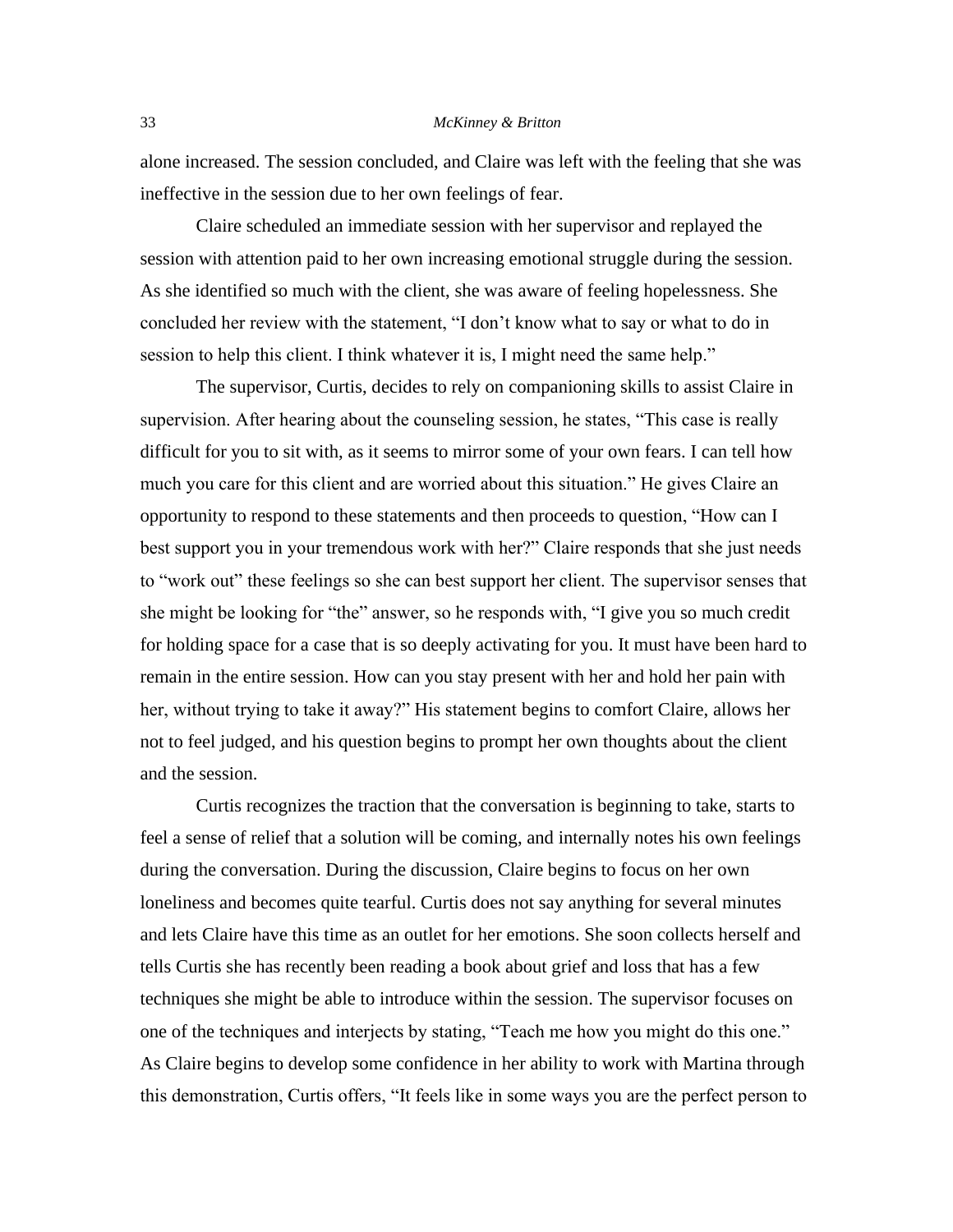work with her, as you understand her fears and you care deeply. I wonder if that can be enough for both of you." Claire's additional comments to these remarks indicate that she is feeling more empowered to work with the client and her supervisor responds with, "It does seem that you have so much to offer her."

Claire finishes the conversation by saying, "Wow, I feel so much better. It really helps that you believe I can do this work. I sometimes wonder if I should have more training as a counselor or even if I am effective, but you are reminding me that it is not my job to fix this,

nor can I. I so appreciate you hearing me and your support. I can feel what it is like to have someone alongside me. I'm going to continue seeing this client." Based upon this exchange, Curtis decides to monitor the supervisee's work with this client, considers referring her to seek her own counseling, and develops plans to integrate a self-care conversation during the next supervision appointment.

## **Case Study Analysis**

While this case study may seem to some like typical conversation between a supervisor and a supervisee, the supervisor has intentionally interwoven tenets of companioning throughout the supervision time. Table 2 highlights the tenets of companioning and how they were utilized by the supervisor in this case study.

## **Table 2**

*Case Study Example* 

| Tenet of         | Supervisor's Statement                                                        |
|------------------|-------------------------------------------------------------------------------|
| Companioning     |                                                                               |
| Respect disorder | "This case is really difficult for you to sit with as it seems to mirror some |
| or confusion     | of your own fears." The supervisor is letting the supervisee know that he is  |
|                  | seeing the confusion she is presenting with and is willing, respectfully, to  |
|                  | sit with her in this disorder.                                                |
|                  |                                                                               |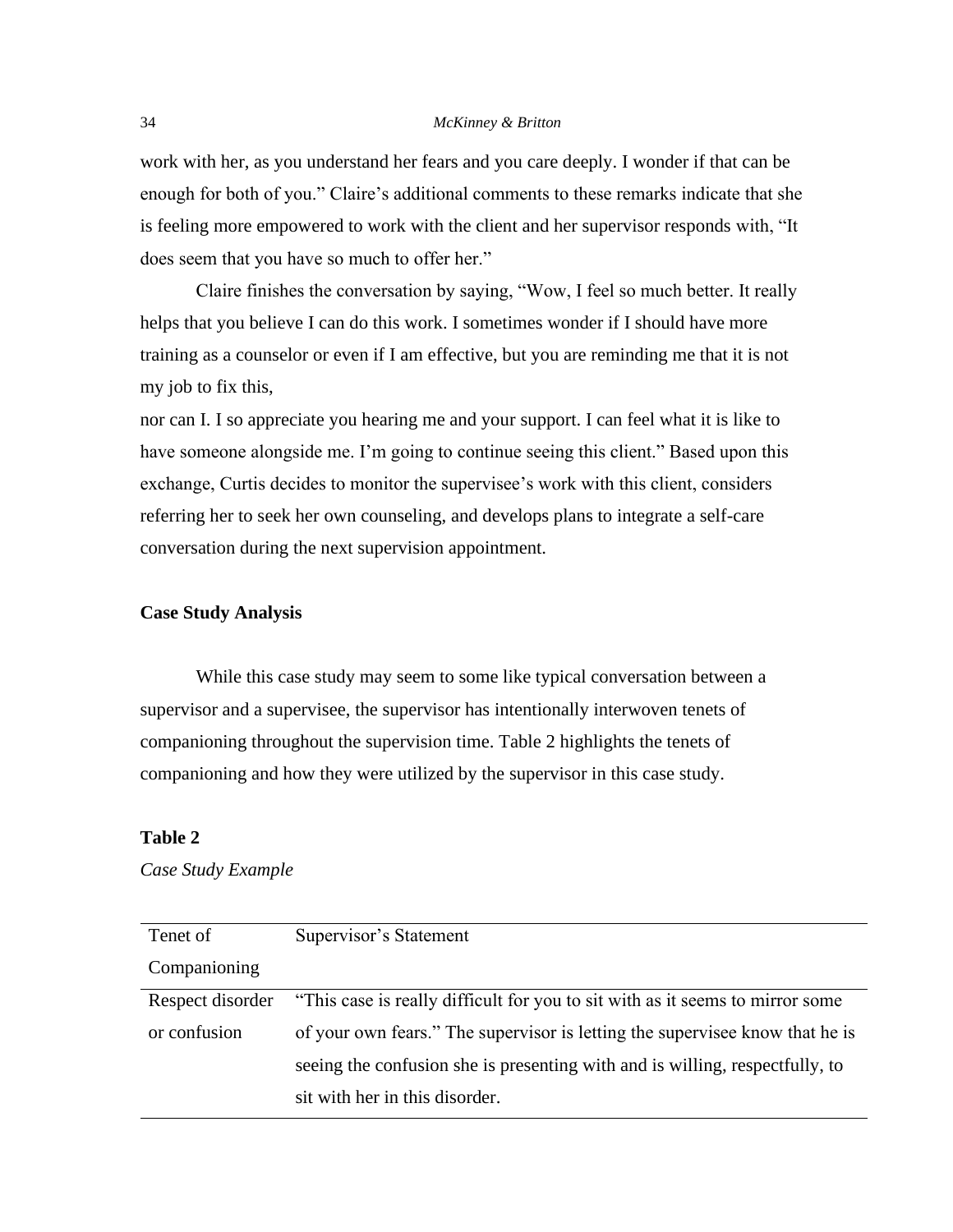| Be present                                                                                                   | "I can tell how much you care for this client and are worried about this<br>situation." The supervisor displays that he is present by highlighting key<br>facts that have been mentioned previously by the supervisee.                                                                                     |
|--------------------------------------------------------------------------------------------------------------|------------------------------------------------------------------------------------------------------------------------------------------------------------------------------------------------------------------------------------------------------------------------------------------------------------|
| Not lead, but<br>work alongside                                                                              | "How can I best support you in your tremendous work with her?" The<br>supervisor is verbally queuing the supervisee into the idea that she will<br>lead this discussion as he comes alongside to offer what she needs.                                                                                     |
| Not judge others,<br>but acknowledge<br>their struggle                                                       | "I give you so much credit for holding space for a case that is so deeply<br>activating for you. It must have been hard to remain in the entire session."<br>Here, the supervisee acknowledges the struggles the supervisee faced<br>within the session.                                                   |
| Be alongside the<br>individual<br>without thinking<br>you are<br>responsible for<br>finding a way to<br>help | "How can you stay present with her and hold her pain with her, without<br>trying to take it away?" The supervisor stays alongside the supervisee in<br>the situation. The supervisee may be looking to the supervisor for "the"<br>answer and the supervisor continues not to take on this responsibility. |
| Be mindful of<br>one's own<br>emotions                                                                       | Curtis notes his own feelings during the conversation. The supervisor is<br>not only working with the supervisee on her concern, but is mindful about<br>what he is feeling. This is part of the supervising process.                                                                                      |
| Be comfortable<br>in silence                                                                                 | During an emotional point of the supervision session, Claire become<br>tearful. The supervisor recognizes that this is an important release for the<br>supervisee and sits in silence.                                                                                                                     |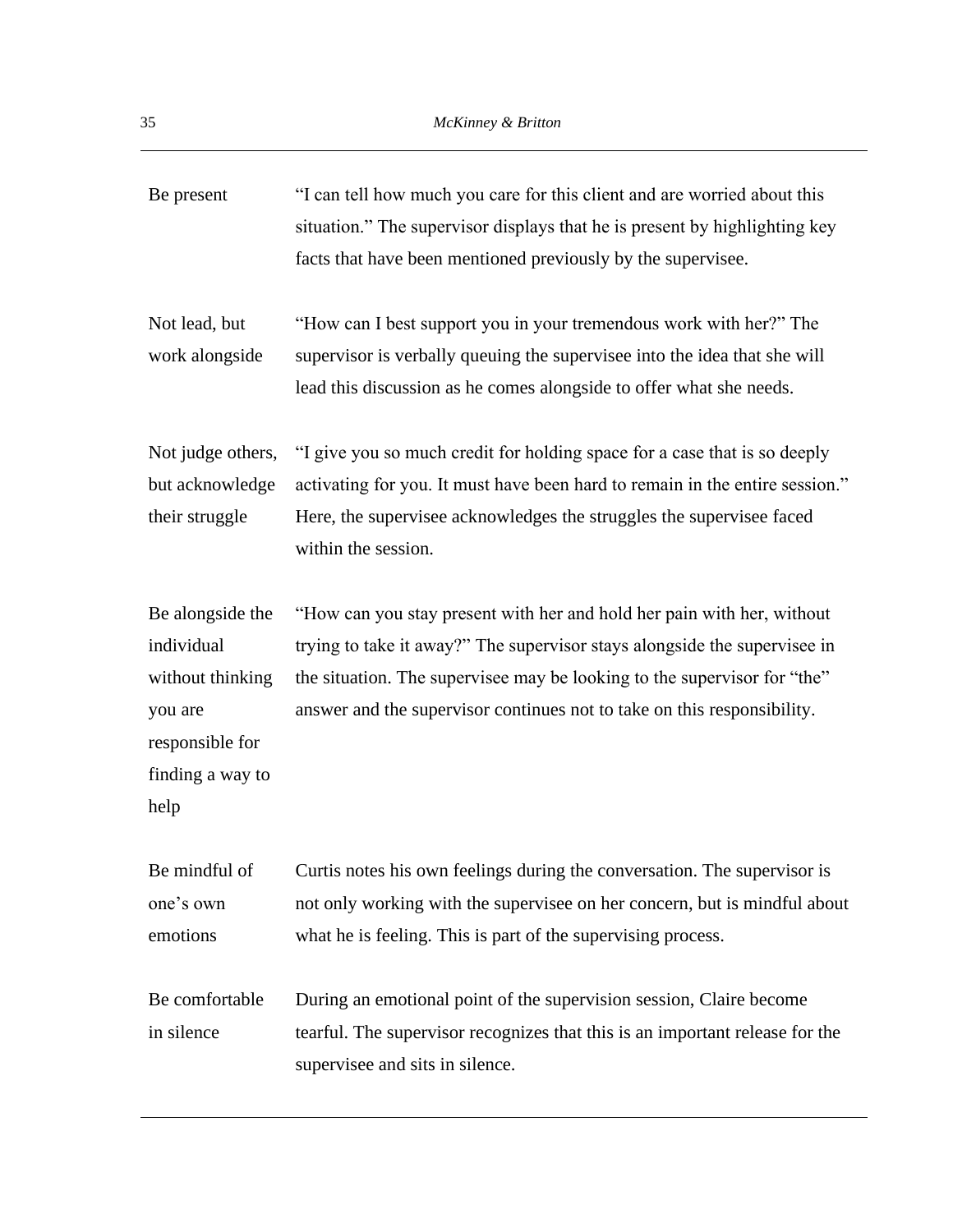Not feel the need to progress, but be comfortable remaining in one place The emotionally tearful time of the supervisee lasts for several minutes. Rather than rushing through this time to develop a solution or outcome, the supervisor remains in this moment. He recognizes that this is what is needed right now. Learn from others "Teach me how you might do this." The supervisor asks to learn from the supervisee how a technique might be incorporated into future counseling sessions. This is a learning moment for the supervisor and can solidify elements for the supervisee. Therefore, both are actively learning. Be curious rather than act as an expert "I wonder if that can be enough for both of you." By wondering aloud, the supervisor is not positioning himself as an expert, but rather is continuing to be curious with the supervisee. This prompts the supervisee's continued reflection as she drives the conversation. Honor the individual's spirit "It does seem that you have so much to offer her." Honoring the supervisee's spirit is a natural way to begin to conclude the supervision session. The supervisor highlights what the supervisee has to offer to the client and she ends with a starkly different demeanor from the beginning of the session.

## **Discussion and Implications**

Companioning offers many positive benefits that should not be overlooked in the multitude of supervision skills, approaches, and models (Carlson  $\&$  Erickson, 2001; Gingerich & Eisengart, 2000; Shurts, 2015). At its core, companioning is a relationallyoriented skillset that can be incorporated into current models of supervision to allow supervisors to work collaboratively alongside supervisees. Companioning can be started in a variety of ways. For instance, supervisors may share a little about companioning with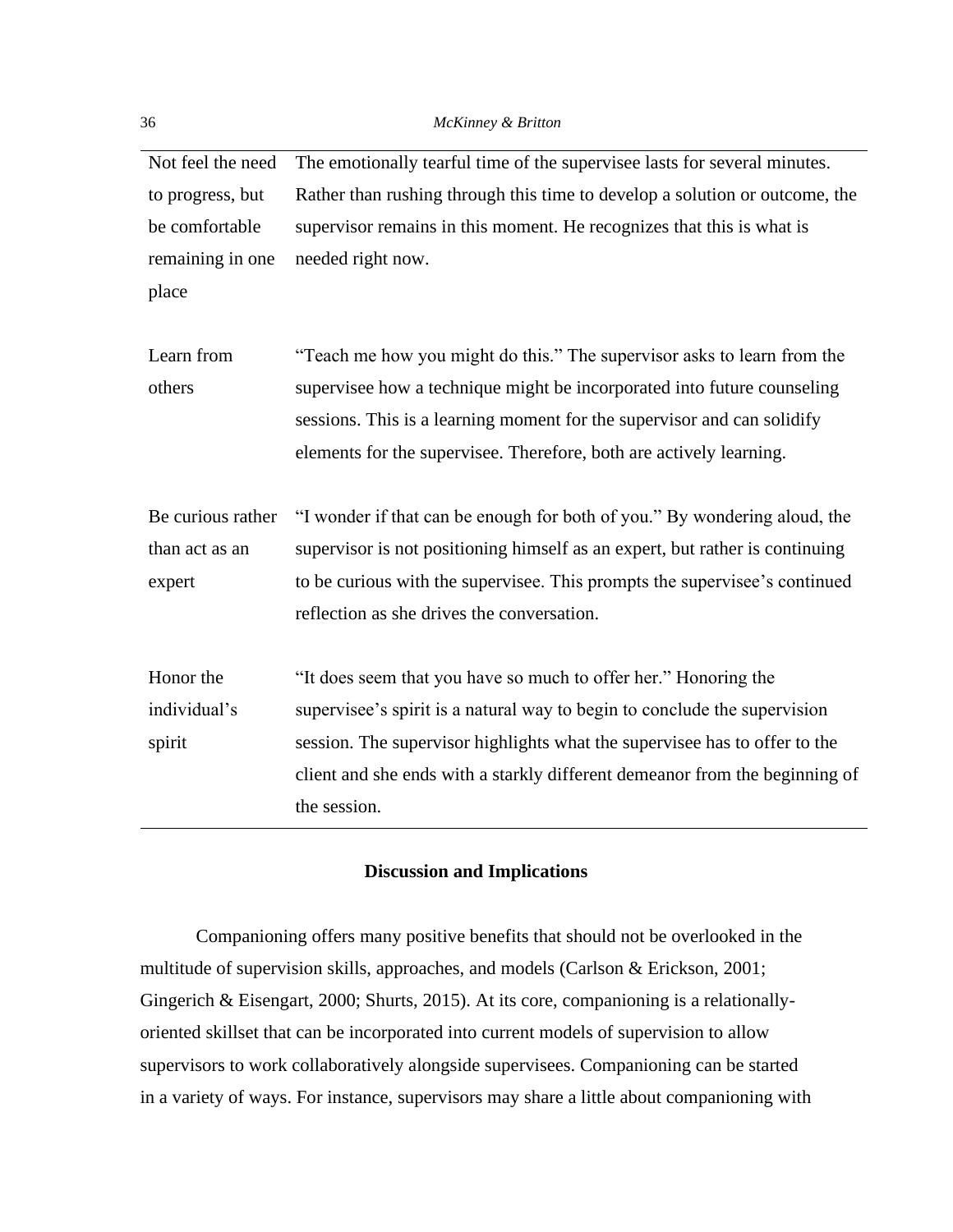supervisees, possible benefits, and why they are choosing to implement it in supervision. The supervisor could then utilize companioning and its 11 tenets (Wolfelt, 2005) within the course of supervision. As a supervisor seeks to be present, honor the supervisee's individual spirit, be curious, and employ the other tenets of this skillset, the professional relationship between the supervisor and the supervisee would be strengthened. As noted previously, the companioning skillet is distinct from current models of supervision, can be an additive to current practices, and has the potential to increase the relational quality of supervision.

As noted previously, supervisees can face various dilemmas in their counseling work, including ethical concerns (Barnett & Molzon, 2014), questions related to counselor-client boundaries (Scarborough et al., 2006), confidentiality (Pope & Vetter, 1992), or anxiety related to their own competency (Harvey & Struzziero, 2008), among other worries. As supervisors utilize companioning, they foster a professional space where they can come alongside supervisees and assist them through such concerns. Companioning would allow supervisors to empower supervisees' own decision-making abilities, highlight learning moments, and foster curiosity rather than dictating one "correct" answer. This opportunity to instill empowerment in the supervision relationship can be important (Cook et al., 2018). Thus, supervisees grow in their own awareness on how to handle dilemmas. Furthermore, the respect and collaborative nature associated with companioning would allow supervisees to feel more free to return to their supervisor later with other concerns. This is distinct from some supervision experiences where supervisees may feel incompetent after a supervision session or feel as if the supervisor is unapproachable when concerns arise.

Adopting the skillset of companioning can not only be of value to supervisees, but also benefit supervisors. The utilization of this skill can directly help supervisors release the need to be in charge of the supervision session. No longer are sessions controlled by the supervisor, but instead the supervisor comes alongside the supervisee to collaboratively construct this time. This collaboration has been highlighted as being very important in supervision (Rousmaniere & Ellis, 2013). Supervisors using companioning may feel less pressure in session as they no longer need to deliver the "right" answers all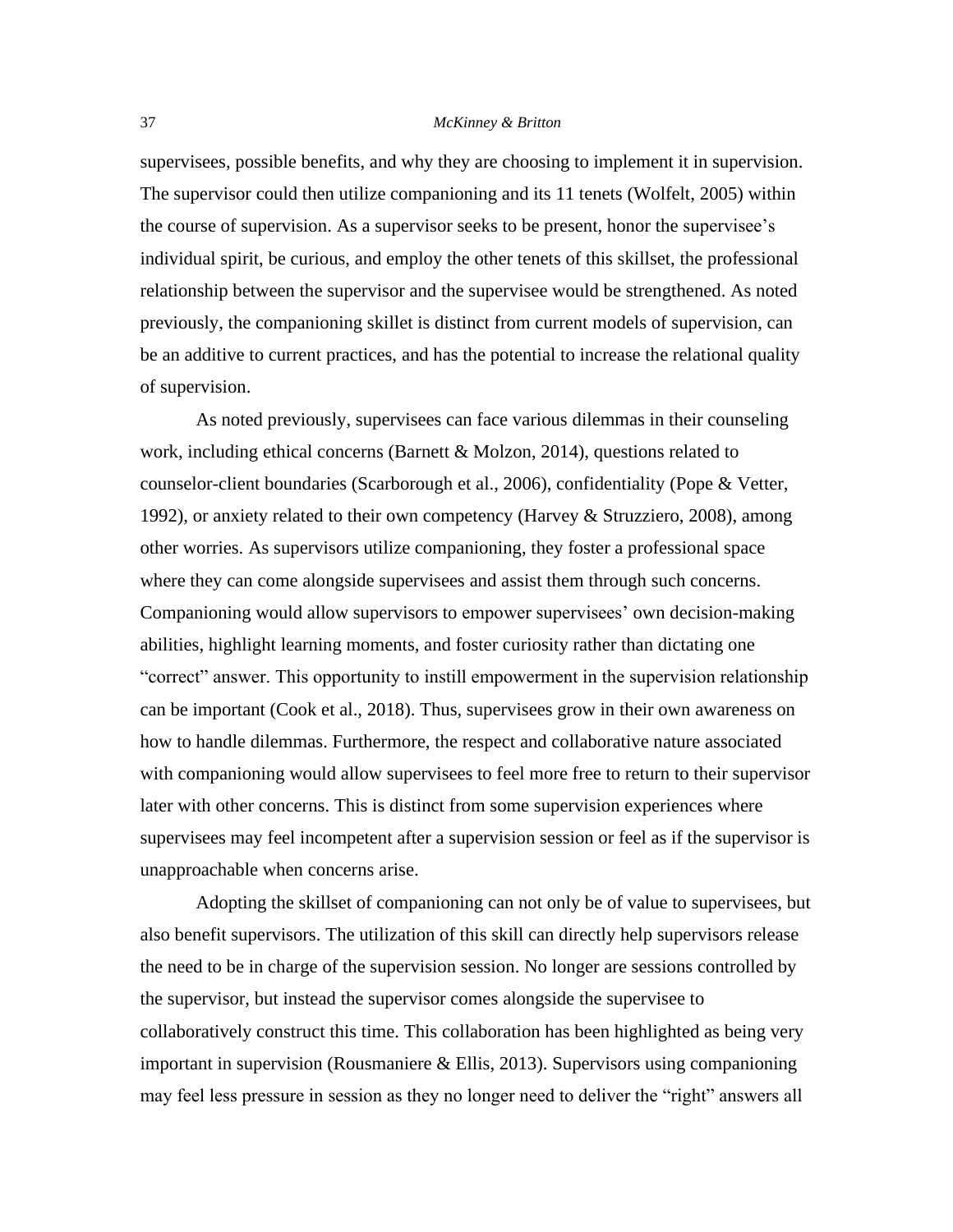the time. Companioning would allow the supervisor to slow down the pace of supervision, draw upon the strengths of the supervisee, and be curious in the supervision session. This skill could foster an atmosphere that is more empowering to both supervisees and supervisors, thus possibly curving professional burnout and turnover rates that supervisors are left to deal with professionally (Regan, 2013). These benefits make the skillset viable and exciting for supervisors seeking to enhance their work. The flexibility of companioning also allows it to fit with many existing approaches and models of supervision.

#### **Counselor Education**

As companioning is a new skillset within the counseling supervision literature, there are further implications regarding education and training. Counselor educators who are introduced to companioning could implement these skills in their supervision work with master's-level practicum and internship students. As these skills are taught and modeled in educational courses, students would then be able to include the skills of companioning with their own clients at various counseling sites. Additionally, integrating companioning could be seamless for counselor educators who teach doctoral-level courses dedicated to the practice of supervision.

Counselor educators could also employ creative techniques, which has been seen as helpful in educating counseling students (Crowe, 2011), when teaching companioning skills. For instance, the educator could either provide a case study or ask students for a current concern, question, or situation that is occurring with a client. The counselor educator could then engage the students in a creative role play around that concern or case study. Different students could role play supervision from different models (e.g., narrative model, feminist model, collaborative model, discrimination model, and/or IDM) while incorporating companioning skills. As researchers have underscored that skills are often better understood and integrated into practice when demonstrated through experiential learning (Grant, 2006; Griffith & Frieden, 2000; Kolb, 1984; Warren et al., 2012) this could be a great way to teach this skillset.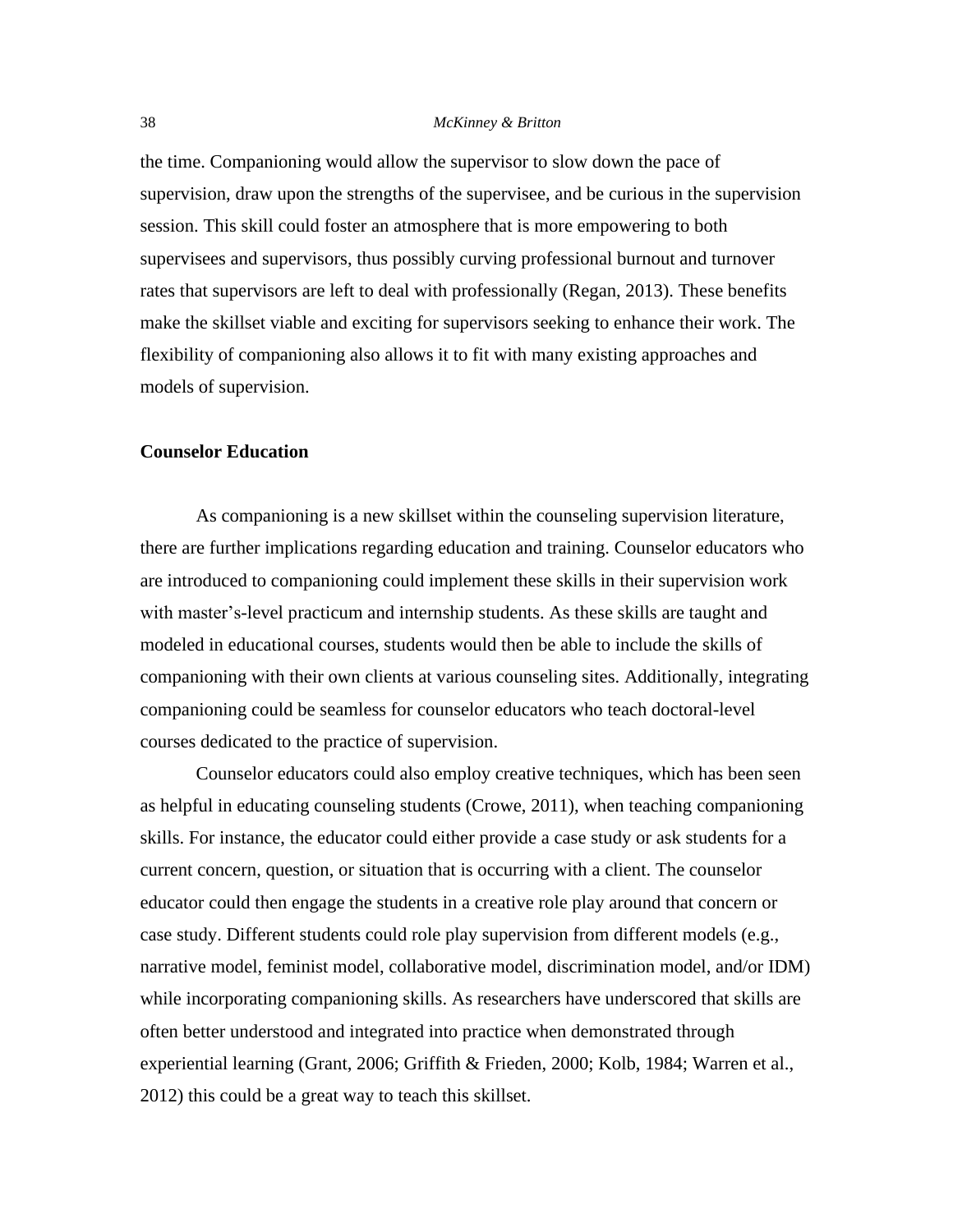## **Further Research**

The companioning skillset is conceptual in nature and while it has been utilized by both authors, formal research has not been conducted. Future qualitative research could be conducted through phenomenological interviews to better understand the experience of incorporating companioning into supervision. It would be beneficial for researchers to gain the experience of companioning from both the supervisor's and the supervisee's perspective. A narrative analysis could illuminate what specific instances of companioning look like between supervisors and supervisees. Quantitative research could also be utilized to explore this skill by collecting survey data on the effectiveness of companioning. Researchers utilizing questionnaires could ask supervisors to remark on the idea of companioning in general, as well as reflect on its specific tenets and the utilization of these in supervision. This future research could help solidify companioning as a needed skillset within the professional practice of counselor supervision and possibly further distinguish it as a skillset apart from models of supervision that are somewhat similar.

### **Conclusion**

Counseling supervision is an essential professional practice conducted to ensure a client's welfare and the professional development of supervisees (Overholser, 2004). Yet, there is not one "right" way of conducting supervision, as is evident from the various models of supervision that exist (Anderson, 2002; Degges-White et al., 2013; MacKay & Brown, 2014). As new models of supervision continue to be developed, so too can new skills related to counselor supervision be developed to strengthen existing models within the field of counselor supervision. Although the skillset of companioning may be similar to some supervision models (e.g., feminist supervision, narrative supervision, collaborative supervision), its 11 tenets offers unique considerations that make it an enriching addition to current modes of supervision. Therefore, supervisors are highly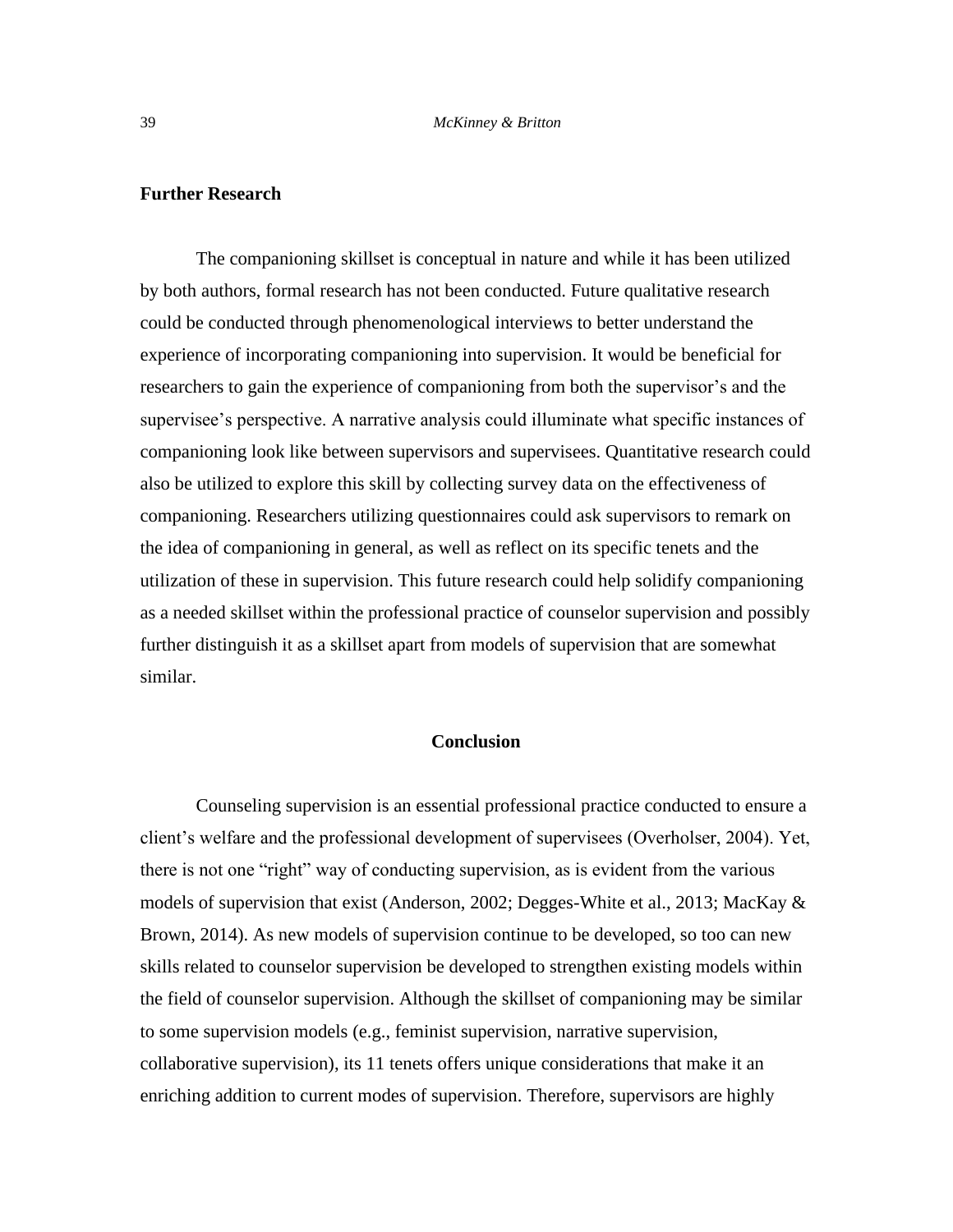encouraged to adopt and integrate companioning as a skill into their modality of supervision.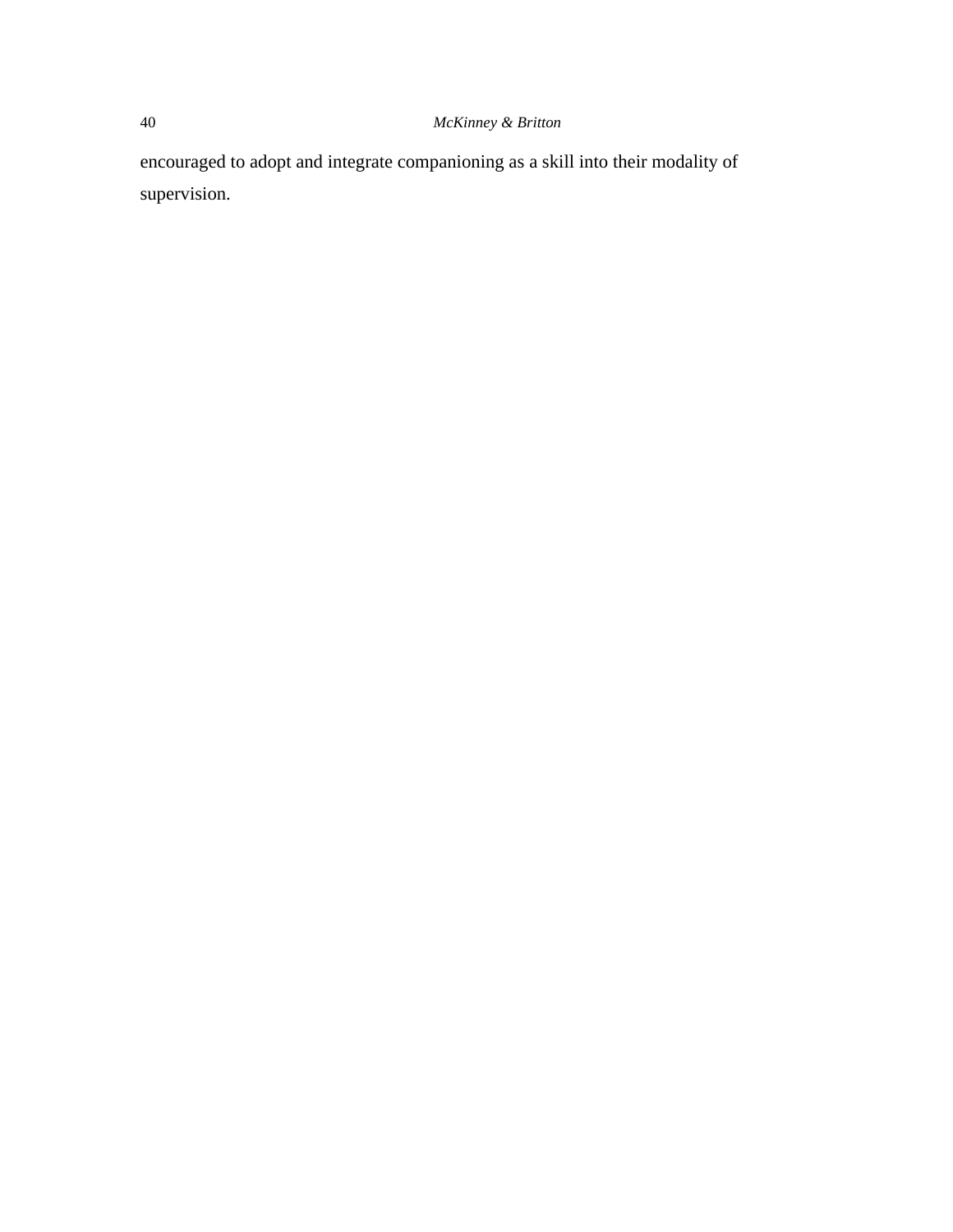### **References**

Aducci, C. J., & Baptist, J. A. (2011). A collaborative-affirming approach to supervisory practice. *Journal of Feminist Family Therapy, 23*(2), 88-102. https://doi.org/10.1080/08952833.2011.574536

Anderson, H. (2002). Supervision as a collaborative community. *Music Therapy Today* (online). Music Therapy World. http://www.wfmt.info/Musictherapyworld/modules/mmmagazine/issues/2002061 3094600/20020613101715/Harlene.pdf

Barnett, J. E., & Molzon, C. H. (2014). Clinical supervision of psychotherapy: Essential ethics issues for supervisors and supervisees. *Journal of Clinical Psychology*, *70*(11), 1051- 1061. http://jcu.ohionet.org/login?url=http://search.ebscohost.com/login.aspx?direct=tru e&db=psyh&AN=2014-43812-004&site=ehost-live

- Bauman, W. F. (1972). Games counselor trainees play: Dealing with trainee resistance. *Counselor Education and Supervision*, *11*(4), 251-256. https://doi.org/10.1002/j.1556-6978.1972.tb01519.x
- Berger, C. S., Robbins, C., Lewis, M., Mizrahi, T., & Fleit, S. (2003). The impact of organizational change on social work staffing in a hospital setting: A national, longitudinal study of social work in hospitals. *Social Work in Health Care*, *37*(1), 1-18. https://doi.org/10.1300/J010v37n01\_01
- Bernard, J. M. (1997). The discrimination model. In C. E. Watkins (Ed.), *Handbook of psychotherapy supervision* (pp. 310-327). Wiley.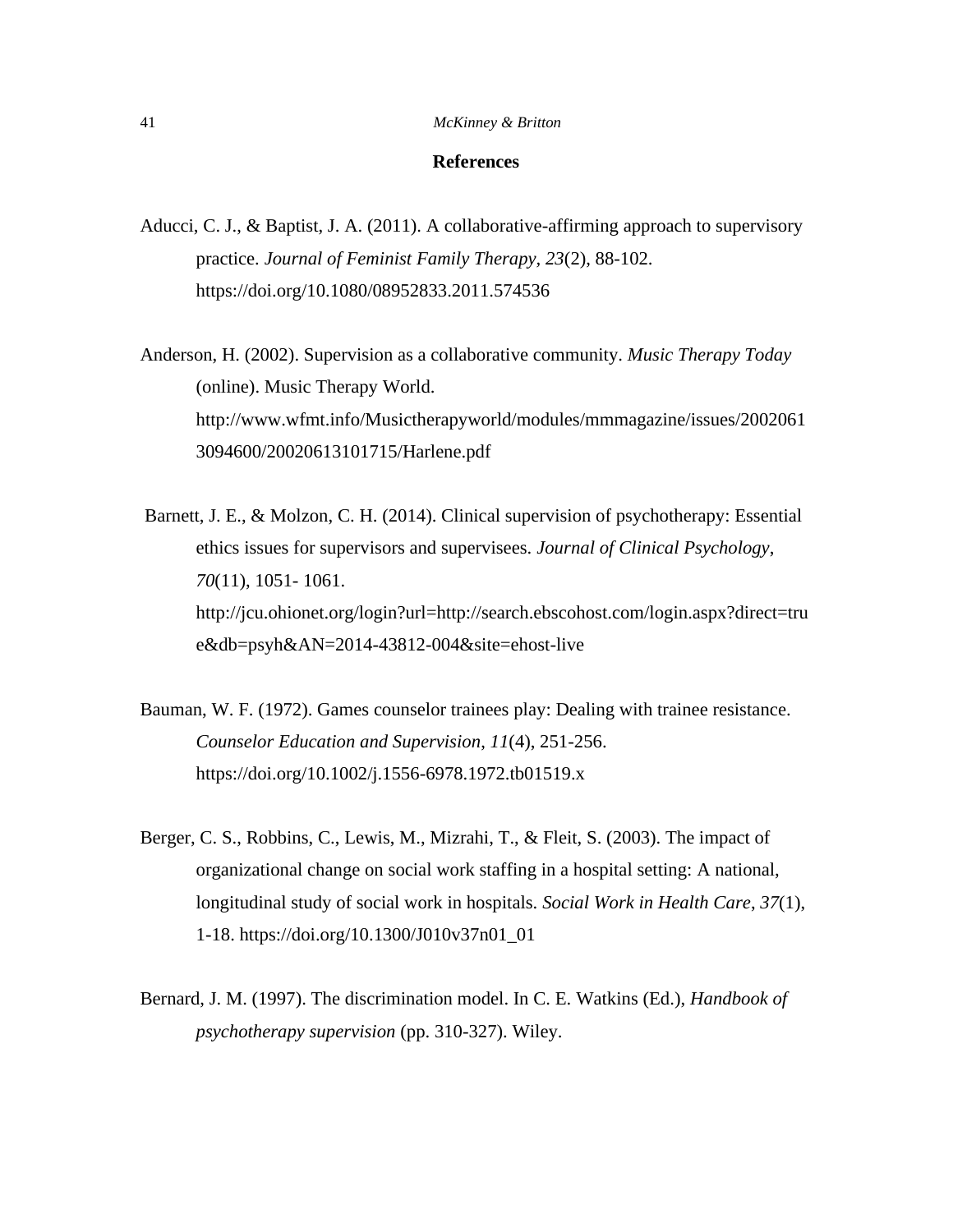- Bernard, J. M., & Goodyear, R. K. (2014). *Fundamentals in clinical supervision* (5th ed.). Pearson.
- Bob, S. R. (1999). Narrative approaches to supervision and case formulation. *Psychotherapy: Theory, Research, Practice, Training, 36*(2), 146-153. https://doi.org/10.1037/h0087641
- Carlson, T. D., & Erickson, M. J. (2001). Honoring and privileging personal experience and knowledge: Ideas for a narrative therapy approach to the training and supervision of new therapists. *Contemporary Family Therapy*, *23*(2), 199-220. https://doi.org/10.1023/A:1011150303280
- Christensen, T. M., & Kline, W. B. (2001) Anxiety as a condition for learning in group supervision. *Journal for Specialists in Group Work*, *26*(4), 385-396. https://doi.org/10.1080/01933920108413786
- Cook, R. M., William, B. M., & Wind, S. A. (2018). Supervisee perception of power in clinical supervision: The power dynamics in supervision scale*. Training and Education in Professional Psychology, 12*(3), 188-195. https://doi 10.1037/tep0000201.
- Crowe, A. (2011). Teaching a course on creativity in counseling: Ideas for counselor educators. *Journal of Creativity in Mental Health, 6*(2), 149-165. doi: 10.1080/15401383.2011.579875
- Degges-White, S. E., Colon, B. R., & Borzumato-Gainey, C. (2013). Counseling supervision within a feminist framework: Guidelines for intervention. *Journal of Humanistic Counseling, 52*(1), 92-105. https://doi.org/10.1002/j.2161- 1939.2013.00035.x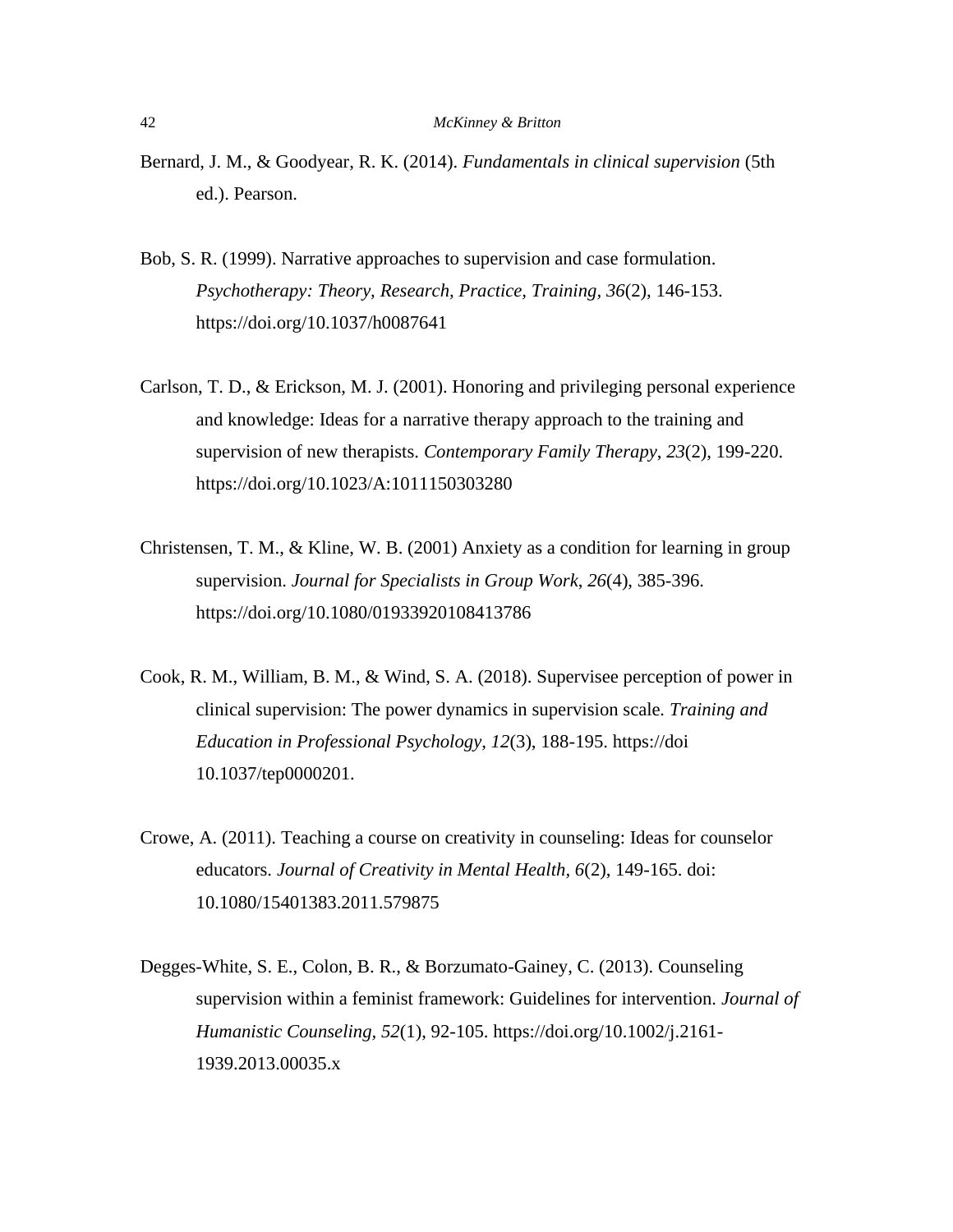- Enyedy, K. C., Arcinue, F., Puri, N. N., Carter, J. W., Goodyear, R. K., & Getzelman, M. A. (2003). Hindering phenomena in group supervision: Implications for practice. *Professional Psychology: Research and Practice*, *34*(3), 312-317. https://doi.org/10.1037/0735-7028.34.3.312
- Fickling, M. J., & Tangen, J. L. (2017). A journey toward feminist supervision: A dual authoethnographic inquiry. *The Journal of Counselor Preparation and Supervision, 9*(2), http://dx.doi.org/10.7729/92.1219
- Gingerich, W., & Eisengart, S. (2000). Solution-focused brief therapy: A review of the outcome research. *Family Process*, *39*(4), 477. https://doi.org/10.1111/j.1545- 5300.2000.39408.x
- Grant, J. (2006). Training counselors to work with complex clients: Enhancing emotional responsiveness through experiential methods. *Counselor Education and Supervision*, *45*(3), 218–230. https://doi.org/10.1002/j.1556-6978.2006.tb00144.x
- Grant, J., & Schofield, M. J. (2012). Managing difficulties in supervision: Supervisors' perspectives. *Journal of Counseling Psychology, 59*(4); 528-541. https://doi.org/10.1037/a0030000
- Griffith, B. A., & Frieden, G. (2000). Facilitating reflective thinking in counselor education. *Counselor Education and Supervision*, *40*(2), 82–93. https://doi.org/10.1002/j.15566978.2000.tb01240.x
- Goltz, H. H., & Smith, M. L. (2014). Forming and developing your professional identity: Easy as PI, *Health Promotion Practice, 15*(6), 1-5, https://doi.org/10.1177/1524839914541279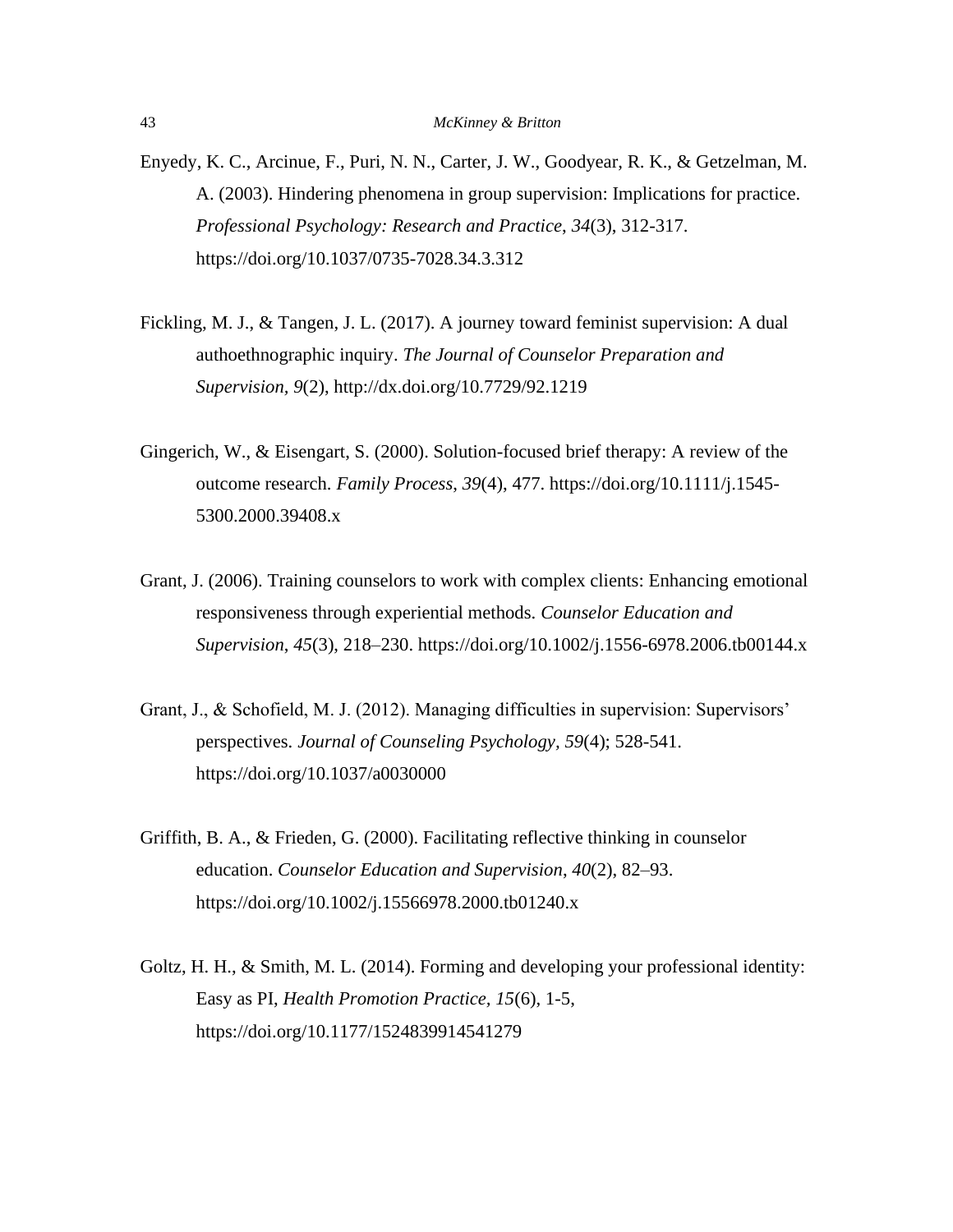- Harvey, V. S., & Struzziero, J.A. (2008). *Professional development and supervision of school psychologists: From intern to expert* (2nd ed.). Corwin/NASP Press.
- Hoffman, M. A., Hill, C. E., Holmes, S. E., & Freitas, G. F. (2005). Supervisor perspective on the process and outcome of giving easy, difficult, or no feedback to supervisees. *Journal of Counseling Psychology*, *52*(1), 3-13. https://doi.org/10.1037/0022-0167.52.1.3
- Iedema, R., Brownhill, S., Haines, M., Lancashire, B., Shaw, T., & Street, J. (2010). Hands on, hands off: A model of clinical supervision that recognizes trainees need for support and independence. *Australian Health Review: A Publication of the Australian Hospital Association, 34*(3), 286-91. doi:10.1071/AH09773.
- Johnson, W. B. (2007). Transformational supervision: When supervisors mentor. *Professional Psychology: Research and Practice*, *38*(3), 259-267. https://doi.org/10.1037/0735-7028.38.3.259
- Kolb, D. A. (1984). *Experiential learning: Experience as the source of learning and development*. Prentice Hall.
- Liddle, B. (1986). Resistance in supervision: A response to perceived threat. *Counselor Education and Supervision*, *26*(2), 117-127. https://doi.org/10.1002/j.1556- 6978.1986.tb00706.x
- MacKay, L., & Brown, J. (2014). Collaborative approaches to family systems supervision: Differentiation of self. *Australian and New Zealand Journal of Family Therapy, 34*(4), 325-337. https://doi.org/10.1002/anzf.1036
- Mangione, L., Mears, G., Vincent, W., & Hawes, S. (2011). The supervisory relationship when women supervise women: An exploratory study of power, reflexivity,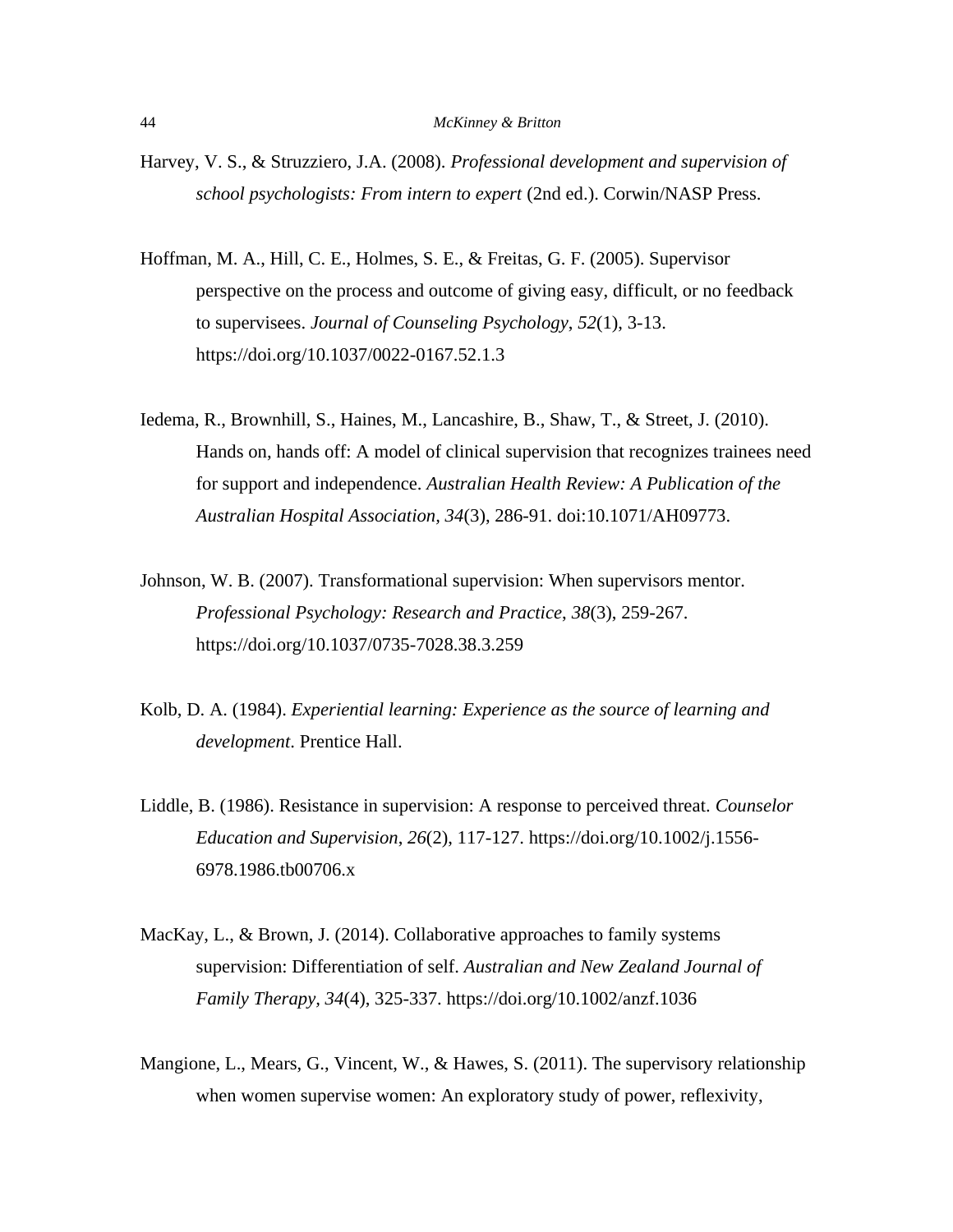collaboration, and authenticity. *The Clinical Supervisor, 30*(2), 141-171. https://doi.org/10.1080/07325223.2011.604272

- Martin, F. A.,  $\&$  Cannon, W. C. (2010). The necessity of a philosophy of clinical supervision. Counseling Outfitters. http://counselingoutfitters.com/vistas/vistas10/Article\_45.pdf
- Masters, M. A. (1992). The use of positive reframing in the context of supervision. *Journal of Counseling & Development*, *70*(3), 387-390. https://doi.org/10.1002/j.1556-6676.1992.tb01621.x
- Nauert, R. C. (2000). The new millennium: Health care evolution in the 21st century. *The Journal of Health Care Finance*, *26*(3), 1-13. https://www.ncbi.nlm.nih.gov/pubmed/10728481
- Nelson, M. L., Gizara, S., Hope, A. C., Phelps, R., Steward, R., & Weitzman, L. (2006). A feminist multicultural perspective on supervision. *Journal of Multicultural Counseling & Development, 34*(2), 105–115. https://doi.org/10.1002/j.2161- 1912.2006.tb00031.x
- Neuger, C.C. (2015). Narrative therapy and supervision. Reflective Practice: Formation and Supervision in Ministry. http://journals.sfu.ca/rpfs/index.php/rpfs/article/viewFile/382/374, 27.02.2018
- Overholser, J. C. (2004). The four pillars of psychotherapy supervision. *The Clinical Supervisor*, *23*(1), 1–13. https://doi.org/10.1300/J001v23n01\_01
- Peake, T. H., Nussbaum, B. D., Tindell, S. D., & Silverman, W. H. (2002). Clinical and counselling supervision references: Trends and needs. *Psychotherapy: Theory,*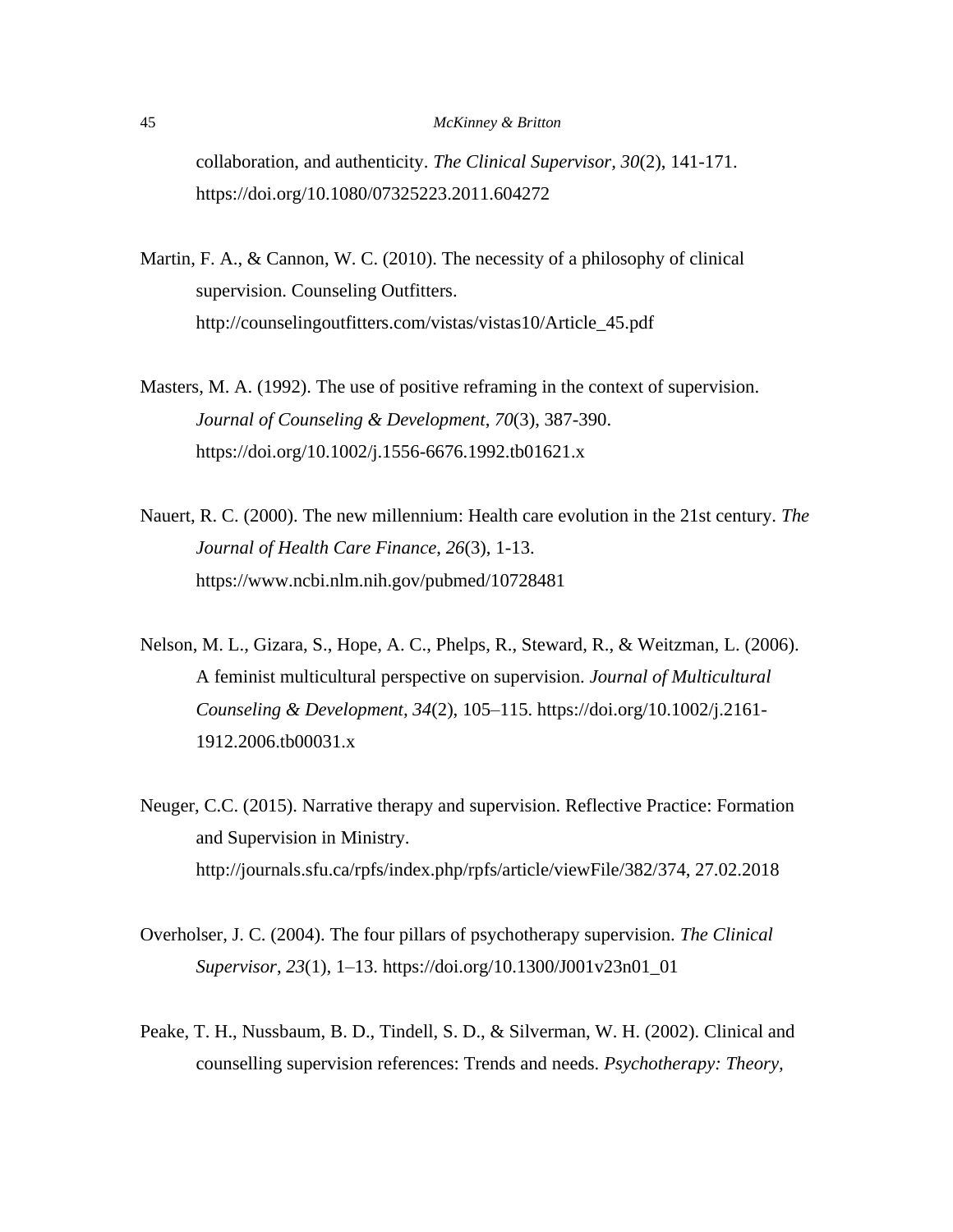*Research, Practice, Training*, *39*(1), 114-125. https://doi.org/10.1037/0033- 3204.39.1.114

- Pope, K. S., & Vetter, V. A. (1992). Ethical dilemmas encountered by members of the American Psychology Association: A national survey. *American Psychologist*, *47*(3), 397-411. http://dx.doi.org/10.1037/0003-066X.47.3.397
- Regan, A. (2013). Counselor burnout and self-care within an outpatient mental health agency. [Master's thesis, The College at Brockport: State University of New York]. https://digitalcommons.brockport.edu/cgi/viewcontent.cgi?article=1143&context= edc\_theses
- Rønnestad, M. H. & Skovholt, T. M. (2003). The journey of the counselor and therapist: Research findings and perspectives on professional development. *Journal of Career Development*, *30*(1), 5-44. https://doi.org/10.1023/A:1025173508081
- Rousmaniere, T. G., & Ellis, M. V. (2013, October 14). Developing the construct and measure of collaborative clinical supervision: The supervisee's perspective. *Training and Education in Professional Psychology, 7*(4), 300-308. doi: 10.1037/a0033796
- Scarborough, J. L., Bernard, J. M., & Morse, R. E. (2006). Boundary considerations between doctoral students and master's students. *Counseling and Values*, *51*(1), 53-65. https://doi.org/10.1002/j.2161-007X.2006.tb00065.x
- Shurts, W.M. (2015). Infusing postmodernism into counseling supervision: Challenges and recommendations. *Journal of Counselor Preparation and Supervision*, *7*(3), 111-132. http://dx.doi.org/10.7729/73.1134